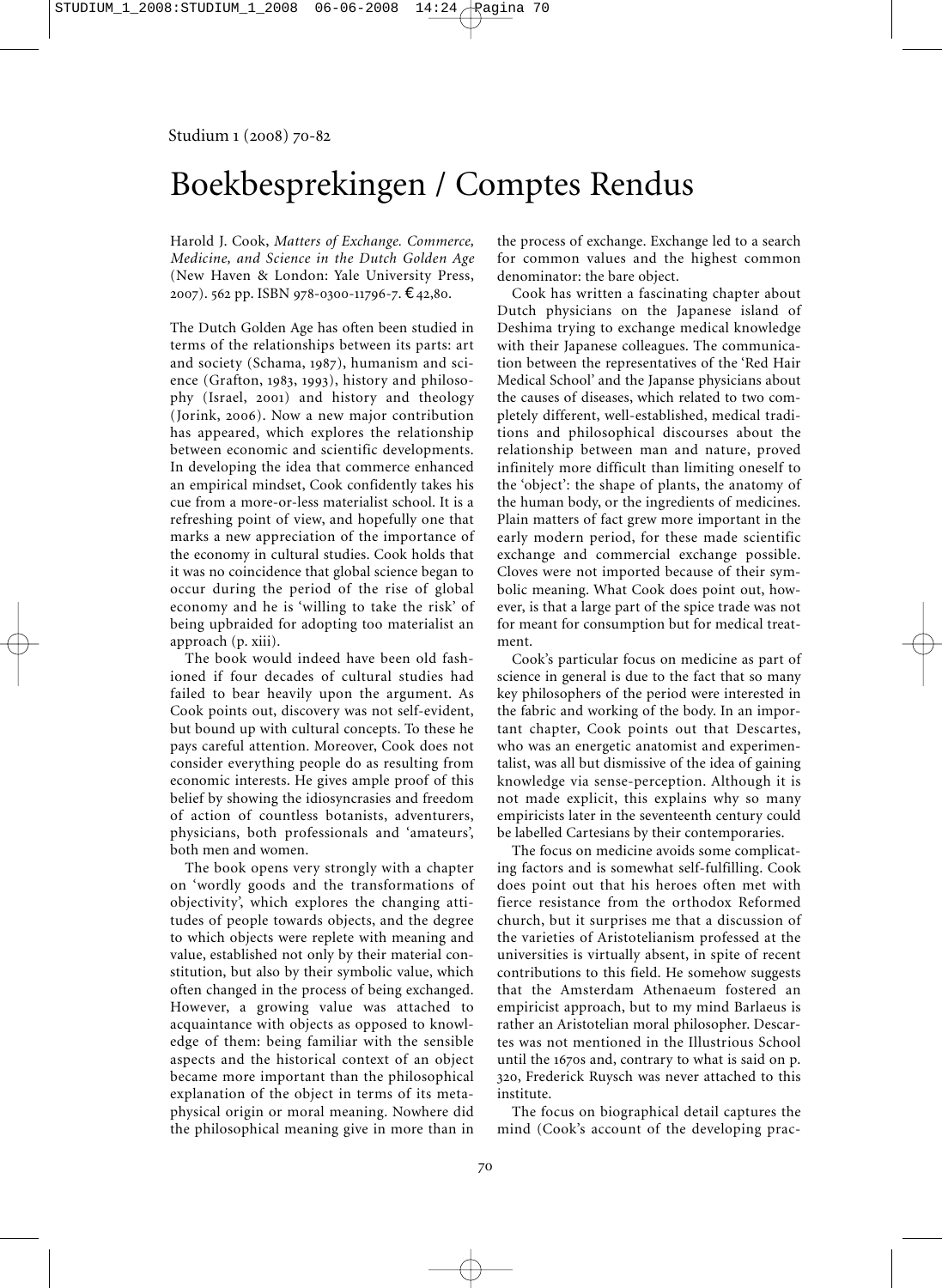tices of embalming makes a thrilling read), but causes the notion of 'economy' to be reduced rather to people in the overseas territories. Apart from paragraphs about the rise of the Amster dam Exchange (which deal with developments to establish the value of money and attempts to standardize the quantitative value of things) and the tulip mania, European commerce is hardly represented. After the first two chapters, the notion of economy yields to rich biographical and bibliographical detail. Cook has brought to the centre of the stage people who have been lurking in the background, sometimes for decades. Most of them have already been dug up in obsolete and little-read Dutch secondary literature, and with such an extensive bibliography, it is excusable that a number of recent publications, such as Luuc Kooijman's book on Frederick Ruysch, are not mentioned.

I found the first chapters, chronologically preceding what usually is styled the 'scientific revolution', the most interesting. It is fascinating, for example, to see how much the sixteenth-century botanist Carolus Clusius anticipated his colleagues of a hundred years later: Clusius corresponded in six different languages with professionals and 'amateurs', carefully mentioning his sources when he published the result of his highly 'collective' projects. In dealing with Clusius, Cook independently comes to conclusions similar to those of Florike Egmond, who leads the Leiden 'Clusius Project'.

Nevertheless, much of what Cook presents about the period after 1650 does not substantially alter our current view of that period: it is evident that it saw the development of empiricist approaches, although Cook's focus on medical gardens and commerce in the East and West Indies and in the Far East relocate much of the origins of the rise of empiricism.

One is bound to make some small mistakes when making use of such a variety of sources. Thus I encountered a 'Justus Joseph' Scaliger (index of names) or 'Joseph Caesar Scaliger' (p. 126) as the author of a *Book of Subtleties* (in fact, it was *Joseph Justus* Scaliger's father *Julius Caesar* who wrote that book, against a book of the same title by Girolamo Cardano). Morever, contrary to what is said on p. 108, Joseph Justus was not recruited to Leiden's Law Faculty and he did not teach any subject at all in Leiden. Harderwijk did not have a university established in 1600, but an Illustrious School, which became a university in 1648 (pp. 145, 148). Furthermore, I was surprised that Yale University Press overlooked so many obvious typographical errors in the few Latin or

Dutch words mentioned in the text (I counted 19 in total).

I regard *Matters of Exchange* as the most important book about the world of learning in the Dutch Golden Age to have appeared for many years and I am confident it will remain a point of reference for everyone working in the field for a long time to come.

Dirk van Miert, Warburg Institute, London.

M. Loderichs (red.), *Rumphius' wonderwereld. Zeven tiende-eeuwse natuurbeschrijvingen uit Ambon* (Zuthpen: Walburg Pers, 2004) 509 pp., ill. ISBN 90-5730-336-1. € 39,50.

Aan waardering voor het werk van Georg Everard Rumphius (1627-1702) heeft het de laatste tijd niet ontbroken. Al veel langer was natuurlijk bekend hoe de 'blinde ziener van Ambon', gedreven door een enorme nieuwsgierigheid en tegengewerkt door een onwaarschijnlijk aantal tegenslagen, zijn pionierswerk verrichtte op het gebied van de Ambonese flora en fauna. Onder meer door obstructie van zijn werkgever, de VOC, zou Rumphius niet meer meemaken hoe zijn levenswerk in druk verscheen. *D' Amboinsche Rariteitkamer*, waarin met name zeegedierte werd beschreven, verscheen in 1705; het veel om vangrijkere *Amboinsche Kruid-boek* verscheen pas tussen 1741 en 1755. Door het meer recente on derzoek naar de vroegmoderne cultuur van het verzamelen werd ook het belang van de Rum phius buiten de kleine kring van kenners van Indonische flora en fauna duidelijk. Met name de vriendschappelijke contacten met Nederlandse 'liefhebbers' als Schijnvoet, d'Acquet en Ruysch hebben de nodige aandacht gehad. Daarnaast vestigt W. Buijze al enige tijd met een groot aantal geschriften aandacht op Rumphius. Inter nationale waardering kreeg Rumphius door E.M. Beekman, die in zijn *Troubled pleasures. Dutch Colonial Literature form the East Indies 1600-1950* (1996) terecht wees op het zeer beeldende karakter van Rumphius' natuurbeschrijvingen. Hij liet het niet bij deze constatering, maar publiceerde drie jaar later een geannoteerde Engelse vertaling van *D' Amboinsche Rariteitkamer*. En in 2004 verscheen de hier te bespreken bloemlezing, bezorgd door Mark Loderichs, waarin 24 fragmenten uit de *Rariteitkamer* en 41 teksten uit het *Kruid-boek* zijn opgenomen.

Het is een mooi en verzorgd uitgegeven boek geworden, waarbij de bezorger zeer getrouw de oorspronkelijke tekst volgt. Het tegenwoordig zo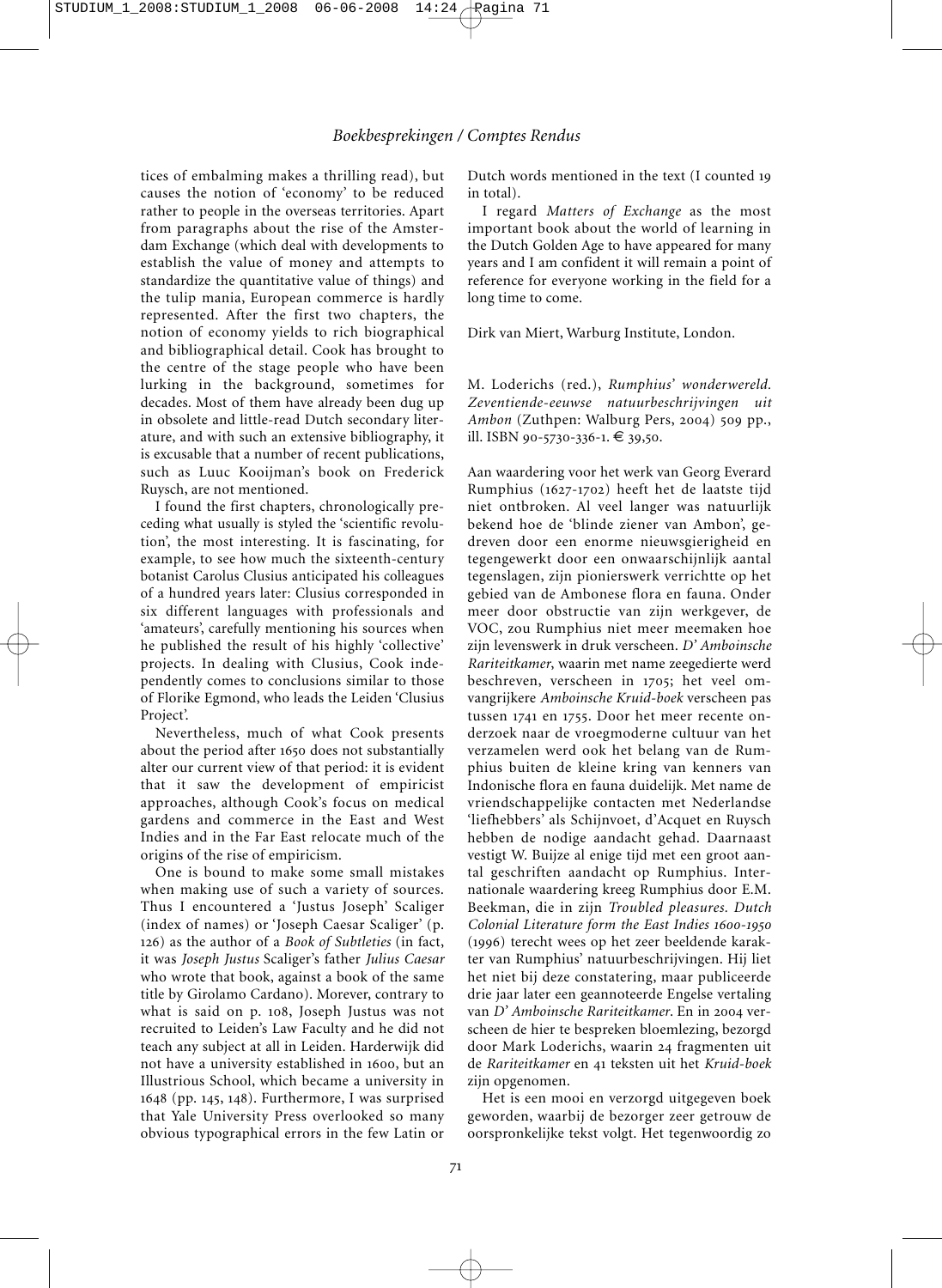populaire 'hertalen' is hier achterwege gebleven. Dat was ook niet nodig, want het Nederlands van Rumphius valt nog steeds op door zijn helderheid, gevoel voor detail en beeldend vermogen. Zijn stijl doet nogal denken aan die van een andere natuuronderzoeker, Jan Swammerdam. Beide geleerden excelleren in het geven van nauwkeurige omschrijvingen van het geobserveerde, en weten daarbij ook met veel gevoel voor *couleur locale* de omstandigheden te schilderen waarin zij hun onderzoek deden. Rumphius beschrijft bijvoorbeeld heel beeldend (p. 39-40) hoe 'by Maaneschyn in 't Zeewater wandelende' bezig was onder de klippen naar rariteiten te zoeken, en daarbij de stekels van een zeeappel in zijn hand kreeg. Een glimp van de harde wereld van de VOC vangen we op bij de beschrijving van de nootmuskaat: 'De Noote-bosschen werden he densdaags niet meer door de oude Inwoonders bezeten, dewyle […] het geheele Landt Ao.1621 door den Generaal *Jan Pietersen Coen* met de wapenen ingenomen; en tot een Provincie van de Vereenigde Nederlanden gemaakt is' (p. 274). Wat verder opvalt is dat Rumphius bij de sectie schaaldieren vrij uitvoerig ingaat op smaak en bereidingswijze van de verschillende diersoorten. Bij vrijwel elke beschrijving is een reproductie van de oorspronkelijke, bijbehorende gravure geplaatst.

In dit boek presenteert Loderichs slechts een fractie van het indrukwekkende oeuvre van Rumphius. Hij heeft geen poging gedaan een representatief beeld te geven van het natuurhistorisch werk van Rumphius, maar heeft zich bij zijn keuze voor de teksten expliciet laten leiden door stilistische motieven: 'De keuze voor de hoofdstukken is sterk persoonlijk: ik ben uitgegaan van die teksten die ik voor zijn mooiste, interessantste en meest leesbare houd'(p. 491). Dat lijkt me een gezond uitgangspunt. Het boek zal vermoedelijk niet ter hand worden genomen door de *diehards* die alle circa 1300 plantenbeschrijvingen van Rumphius tot zich wil nemen. Om de lezer tegemoet te komen is het werk licht geannoteerd. Heel verhelderend zijn de noten overigens niet: dat Aristoteles een Grieks filosoof (384-322 v.Chr.) was, zal de meeste lezers wel bekend zijn (p.29, n. 12). Buitengewoon jammer is het feit dat Loderichs niet bij elk lemma verwijst naar de hedendaagse Nederlandse en wetenschappelijke benaming van het beschrevene.

Dat brengt mij op de vraag welke lezer Loderichs precies voor ogen heeft gehad met deze bloemlezing. Blijkens de verantwoording (p. 491- 493) is dat 'een breder publiek', dat enerzijds geënthousiasmeerd kan en wil worden door

Rumphius' prachtige werk, maar anderzijds moeilijk de weg kan vinden naar de vakbibliotheken waar de oorspronkelijke folianten raadpleegbaar zijn. De hedendaagse 'liefhebbers' worden wat dat betreft de laatste jaren in toenemende mate op hun wenken bediend. Dankzij de razendsnel voortschrijdende digitalisering is menig klassiek wetenschapshistorisch werk nu al on-line raadpleegbaar, downloadbaar en soms zelfs doorzoekbaar. Deze editie van Loderichs kon wel eens de laatste in zijn soort zijn.

Eric Jorink, Huygens Instituut

M.J. van Lieburg, *Het Sint Laurensinstituut, 1651- 1857-2007; de geschiedenis van de katholieke charitas te Rotterdam* (Rotterdam: Erasmus Publishing, 2007), 204 pp. ISBN 90-5235-191-0. €27,50.

Dit boek is een zeer nauwkeurige geschiedschrijving van het Rotterdamse Sint Laurensinstituut, een rooms-katholieke organisatie voor materiële en geestelijke zorg aan hulpbehoevende bejaarden, kinderen en anderen. Dank zij de moderne boekdrukkunst is het rijk en fraai geïllustreerd met foto's en plattegronden van gebouwen, portretten van hoogwaardigheidsbekleders en getuigen verslagen.

De gelegenheid voor de verschijning van het boek was de viering van het feit dat het instituut honderdvijftig jaar geleden zijn statutaire vorm kreeg. De auteur is een van Nederlands profes sionele medisch-historici, die over de bewonderenswaardige eigenschappen beschikt grote hoeveelheden details uit archiefonderzoek tot een logisch en leesbaar verhaal te maken. De medische geschiedenis van de stad Rotterdam heeft bovendien zijn voorliefde.

Het boek beschrijft de ontwikkelingen op bestuurlijk terrein van de organisatie van de liefdadigheid van het rooms-katholieke volksdeel van Rotterdam vanaf 1651, het jaar dat de 'Geme ne Armenborse', op burgerinitiatief tot stand kwam. In drie hoofdstukken wordt in minutieus detail beschreven hoe de armenzorg georganiseerd was en wie daarbij een rol speelden. Het eerste hoofdstuk beschrijft de katholieke armenzorg in een tijd van repressie door de (protestantse) overheid, het tweede de ontwikkelingen na het herstel van de positie van de Katholieke Kerk en het derde de gevolgen van de veranderde naoorlogse maatschappelijke verhoudingen.

Sint Laurentius is de schutspatroon van katholiek Rotterdam, al in 1460 met een processie vereerd, en patroon van de armen omdat hij voor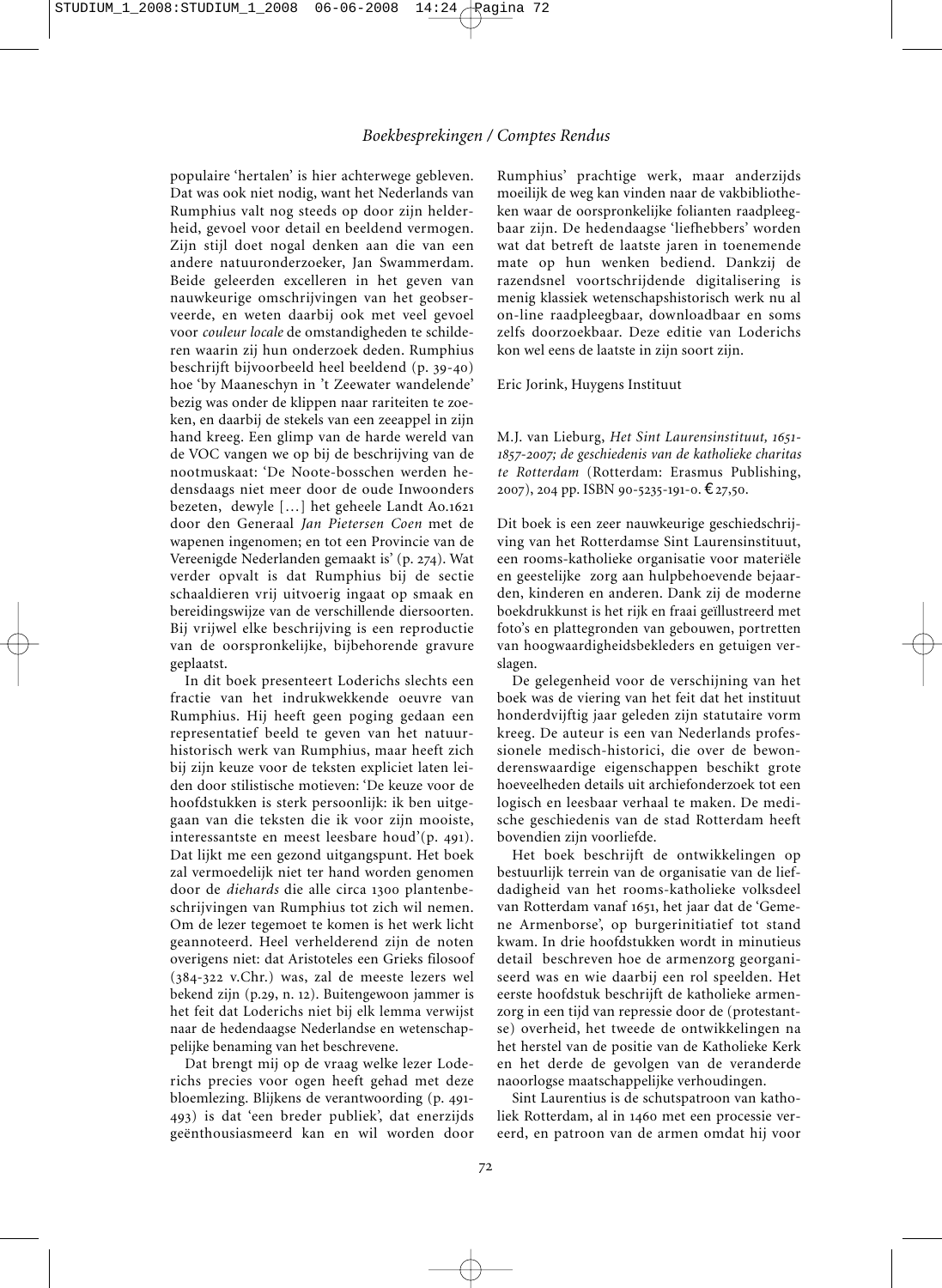zijn marteldood door de Romeinse overheid kerkbezit en kostbaarheden onder de armen verdeeld had. De armen duidde hij als 'de schatten van de kerk'.

De noodzaak tot de oprichting van een armenzorgorganisatie ontstond toen na de reformatie de diaconie hulp beperkte tot protestantse armen. Katholieken, vreemdelingen en alle anderen waren uitgesloten. Burgers van de vier parochies die de stad Rotterdam toen telde, namen het initiatief om geld in te zamelen om de eigen armen te helpen. Armen waren vooral ouderen zonder middelen van bestaan en wezen. Het initiatief stond nadrukkelijk los van priesters en de kerkelijke organisatie, mede om het ongrijpbaar voor de repressieve overheid te maken. Zo mochten erfenissen niet naar katholieke instanties overgemaakt worden, maar wel naar privé-personen, die er mee konden doen wat ze wilden. Aldus werd de bedoeling van de wet omzeild. Een ander voorbeeld van een repressieve maatregel betrof de bepaling dat alleen protestantse instanties vrijgesteld waren accijns te betalen over hulpgoederen, dit werd omzeild door samenwerking met de Waalse kerk. In 1781 laat Jan Block, een rijke katholieke koopman zijn volledig bezit na aan de armenzorg van één parochie, daarmee een deel van de stad helpend, maar de tegenstellingen met de andere drie aanscherpend; samenwerking in het bestuur was vaak moeizaam. Door de tekst heen geven kaderteksten illustratieve informatie waardoor het verhaal levendiger wordt; de lezer probeert zich voor te stellen hoe zeven onderwijzers 575 leerlingen les gaven in 1849.

Door het herstel van de hiërarchie van de bisschoppen in Nederland in 1853 en de inwerkingtreding van de Armenwet in 1854 verandert de organisatie van de armenzorg. De kerkelijke organisatie krijgt weer greep op de stichtingen en de besturen van de armenzorg. In de loop van de negentiende eeuw zien zij zich geconfronteerd met een enorme groei van de bevolking en eveneens van de 'bedeelden'. Als 16% van de bevolking wordt bedeeld in 1859 zijn dat 17.236 mensen; in 1935 wordt nog steeds 17% bedeeld, maar dat zijn dan inmiddels 102.542 mensen. Ten gevolge van een bisschoppelijke beslissing in 1894, bedoeld om de pastoors meer macht te geven bij de be deling, mag het parochiaal armenbestuur zich alleen nog bemoeien met wezen en bejaardenzorg.

Een hoogtepunt tussen alle bestuurlijke perikelen en heldendaden vormen de uitgebreide getuigenissen van oud-wezen. Door deze teksten komen de foto's van de imposante gebouwen en somber stemmende interieurs tot leven.

In het laatste hoofdstuk worden de naoorlogse ontwikkelingen, vooral op het gebied van bijzonder onderwijs en ouderenzorg uit de doeken gedaan. Door de toenemende bijdragen van de overheid (50% in 1950, 100% na de invoering van de Algemene Bijstandswet in 1964) verandert de inhoud van de armenzorg fundamenteel. Het boek wordt besloten met bijlagen over de samenstelling van de besturen van 1651 tot heden, een archief en literatuur register en een index.

Dit boek is vlot geschreven en goed leesbaar ondanks de grote dichtheid aan details. Er zijn veel illustraties die het verhaal verlevendigen. Het is van belang voor historici en leken met een interesse voor de geschiedenis van de armenzorg in Nederland, of het ook exemplarisch geacht mag worden voor andere steden is onbekend, het wordt niet toegelicht. Verder zal het nuttig zijn voor degenen die zich in de streekgeschiedenis verdiepen: bekende Rotterdamse namen duiken op. Het boek overstijgt in waarde de inhoud van een plaatselijk gedenkboek.

#### M. van Wijhe

W. Baron, *'Het belang en de welvaart van alle ingezetenen'. Gezondheidszorg in de stad Gro ningen 1800-1870* (Assen: Koninklijke Van Gor cum, 2006). Groningse Historische Reeks nr. 33. 598 pp., ISBN 90-232-4271-8 ⁄ 978-90-232-4721-0 € 39,95.

In 'Het belang en de welvaart van alle ingezetenen' behandelt de in de gezondheidszorg werkzame historica, W. Baron, de wederwaardigheden van de Groningse gezondheidswerkers – van professoren tot piskijkers – in de stad Groningen in de eerste helft van de negentiende eeuw. Zij probeert daarmee de historiografische lacune te vullen tussen Huismans *Stadsbelang en Standsbesef* en het werk van haar promotor Pim Kooij, *Groningen 1870-1914*. Al is dit laatste een algemeen en niet een specifiek medisch-historisch werk, de gezondheidszorg wordt dan wel uitvoerig in een apart hoofdstuk besproken.

Barons invalshoek is sociaal-economisch van aard. Hoeveel artsen waren er, hoeveel apothekers, drogisten, vroedvrouwen? Waar kwamen zij sociaal gezien vandaan, veranderde dit alles in de loop van 70 jaar en zo ja: hoe? Welke beroepen verdwenen er, welke kwamen erbij, welke namen in belang af, welke toe, en wat waren daarvoor de belangrijkste redenen? Wat was en werd het in komen van de diverse artsen en andere genezerikken?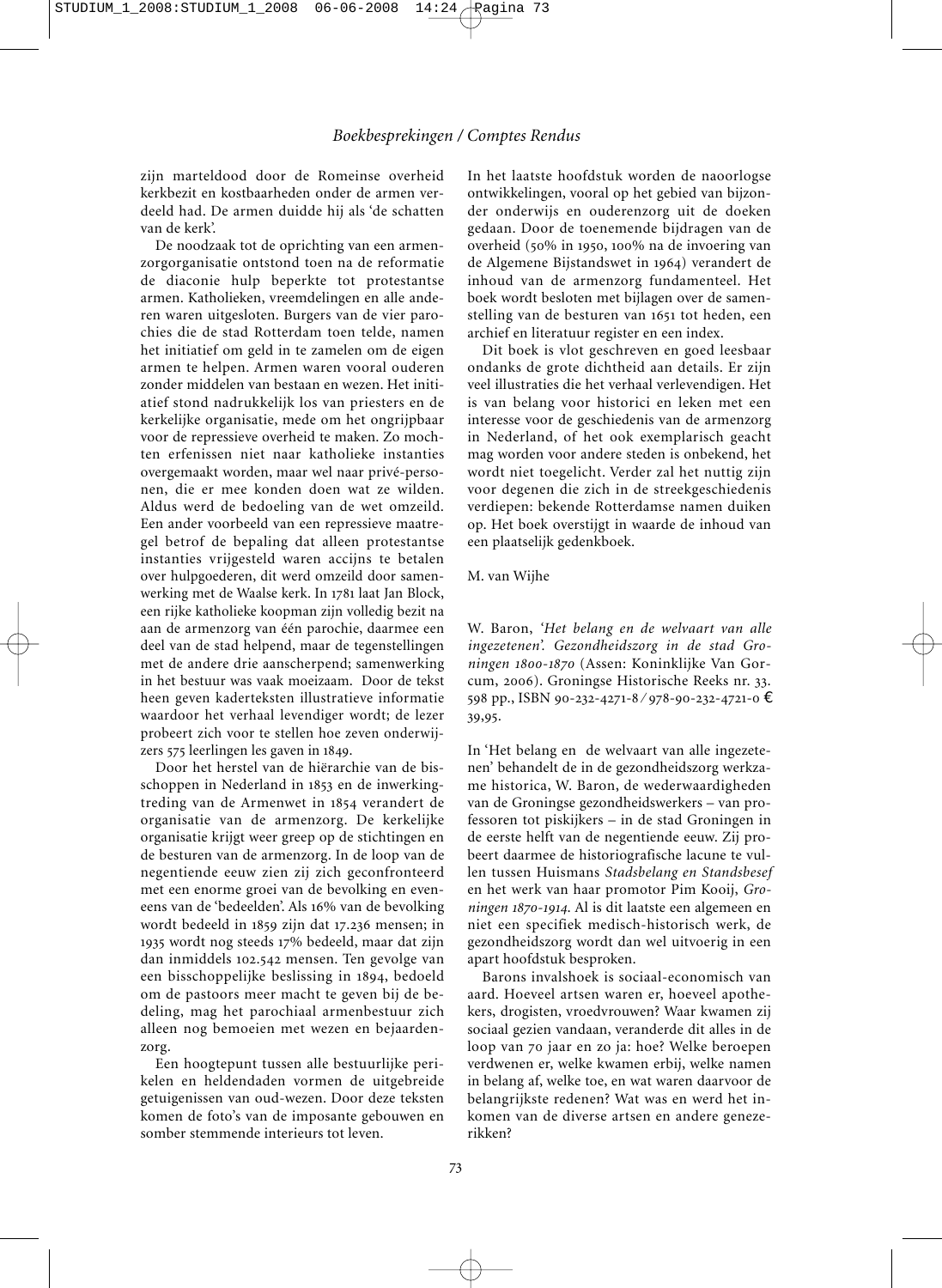De voornaamste vraagsteling betreft de beschikbaarheid en de toegankelijkheid van de gezondheidszorg. Het zwaartepunt ligt daarbij op de reguliere curatieve zorg en de openbare gezondheidszorg. Onder het eerste verstaat zij: 'de dienstverlening door alle bevoegde medische beroepsbeoefenaren' en onder het tweede: 'de activiteiten op het gebied van de publieke hygiëne die ziektepreventie en verbetering van de volksgezondheid beogen'. Daarnaast wordt in een apart hoofdstuk ook nog aandacht besteed aan de 'irreguliere' zorg, waar zij verscheidene zaken als volksgeneeskunde, zelfbehandeling en kwakzalverij onder vangt.

Hiërarchisch gezien vielen de diverse medici in drie groepen uiteen. Bovenaan de ladder stonden de professoren, medicinae doctores en enkele heelmeesters; daaronder de apothekers en drogisten en op de onderste sport vinden we de aderlaters, vroedvrouwen en tandmeesters.

Baron gaat bij dit alles uit van een tweetal perspectieven, om te beginnen dat van De Swaan betreffende collectivisering en professionalisering, dat zij op de zorgarrangementen loslaat. Het tweede perspectief is dat van de praktijkopbouw. Hiermee neemt zij de ontwikkelingen binnen de beroepsgroepen onder de loep, omdat bleek dat De Swaans perspectief onvoldoende verklaring bood voor belangrijke ontwikkelingen daarin.

Deze perspectieven bieden een kijk op de in een aantal opzichten afwijkende ontwikkeling die Groningen doormaakte, wat grotendeels het gevolg daarvan was dat het een universiteitsstad was in een landelijke omgeving. Zo blijken zorgarrangementen al aan het begin van de negentiende eeuw voorgekomen te zijn, terwijl De Swaan het begin van de ontwikkeling daarvan bijna een eeuw later dateert. Groningen kende relatief veel aderlaters, die ook nog lang na het landelijk verbod in 1806 mochten praktiseren; maar er waren weinig chirurgijns en internisten en juist weer relatief veel beroepsbeoefenaren van de zogenaamde tweede stand. Baron heeft bij het verklaren hiervan oog voor de rol van tegenstrijdige belangen, zoals tussen medici en apothekers of tussen apothekers en drogisterijen.

Al met al concludeert zij dat de beroepsgroepen in Groningen zich niet of nauwelijks volgens het model van De Swaan hebben ontwikkeld. Niet kunde en kennis waren van belang voor aanzien en succes, maar zaken als sociale status en sociale komaf. Zo was er bijvoorbeeld bij de professoren en doctores medicinae niet alleen nauwelijks van professionalisering als gevolg van collectivisering sprake, er kon zelfs nauwelijks van professionalisering *an sich* worden gesproken. Bovendien was er een grote invloed van leken op de ontwikkeling van de gezondheidszorg in Groningen, zoals van filantropen, kerken of toonaangevende lieden binnen kerken en onderlinge arbeidersverzekeringen.

Dat sociale status een grote rol speelde, kwam bijvoorbeeld daarin tot uiting dat de drie bovengenoemde hiërarchische groeperingen ook on derling weer hun eigen sociale verschillen kenden, die slechts in zeer beperkte mate door professioneel succes werden bepaald. Ook hier speelden zaken als afkomst, opleiding, maatschappelijke activiteit een grote rol. Het gevolg was onder meer dat chirurgijns zich een betere positie probeerden te verwerven door actief op zoek te gaan naar attractieve jonge dames uit de kringen van de professoren en doctores medicinae.

Al met al is dit boek dus een *must* iedereen die aanverwant onderzoek doet, maar of het daarmee ook een goed boek is, is afhankelijk van wat er onder 'goed' wordt verstaan. Zeker, het beantwoordt de vraagstelling uitvoerig en genuanceerd en doet dat op een wetenschappelijk zeer verantwoorde wijze. Het is, zoals dat heet, een echt proefschrift. Echter, voor wie gewoon in de materie is geïnteresseerd, zullen vele passages overkomen als gemiereneuzel op de vierkante centimeter. Passages waarvan bovendien de samenhang vaak moeilijk te volgen is, omdat iedere zin een mededeling vormt die bij tijd en wijle de indruk wekt dat zij net zo goed ergens anders neergezet had kunnen worden.

De kracht van het boek is daarmee meteen ook de zwakte. Het geeft niet de indruk dat er ook maar iets wat met betrekking tot de vraagstelling had kunnen worden genoteerd, niet in het boek is opgenomen. Volledigheid is echter niet alleen mooi, maar ook vermoeiend, wat nog wordt verergerd door een zekere mate van cijferfetisjisme, waar sociaal-economische werken wel vaker aan lijden. Cijfers bovendien die bij tijd en wijle meer vragen oproepen dan beantwoorden. Bijvoorbeeld: 'Onder de echtgenoten (van de vroedvrouwen. LvB) was de nijverheidssector het sterkst vertegenwoordigd. De arbeiders die in de bouw werkten (8x), kleermakers (4x) en schoenmakers (5x) werden het vaakst geturfd. Ook de warenhandel (16x), scheepvaart (7x) en het leger (5x) waren veelvoorkomende sectoren.' Behalve de vraag wat de relevantie van dat alles is, komt natuurlijk ook de vraag op waarom zeker de warenhandel met 16 keer slechts als 'veelvoorkomend' wordt geboekstaafd, terwijl het slechts één keer minder is dan bouw, kleer- en schoenmakerij bij elkaar.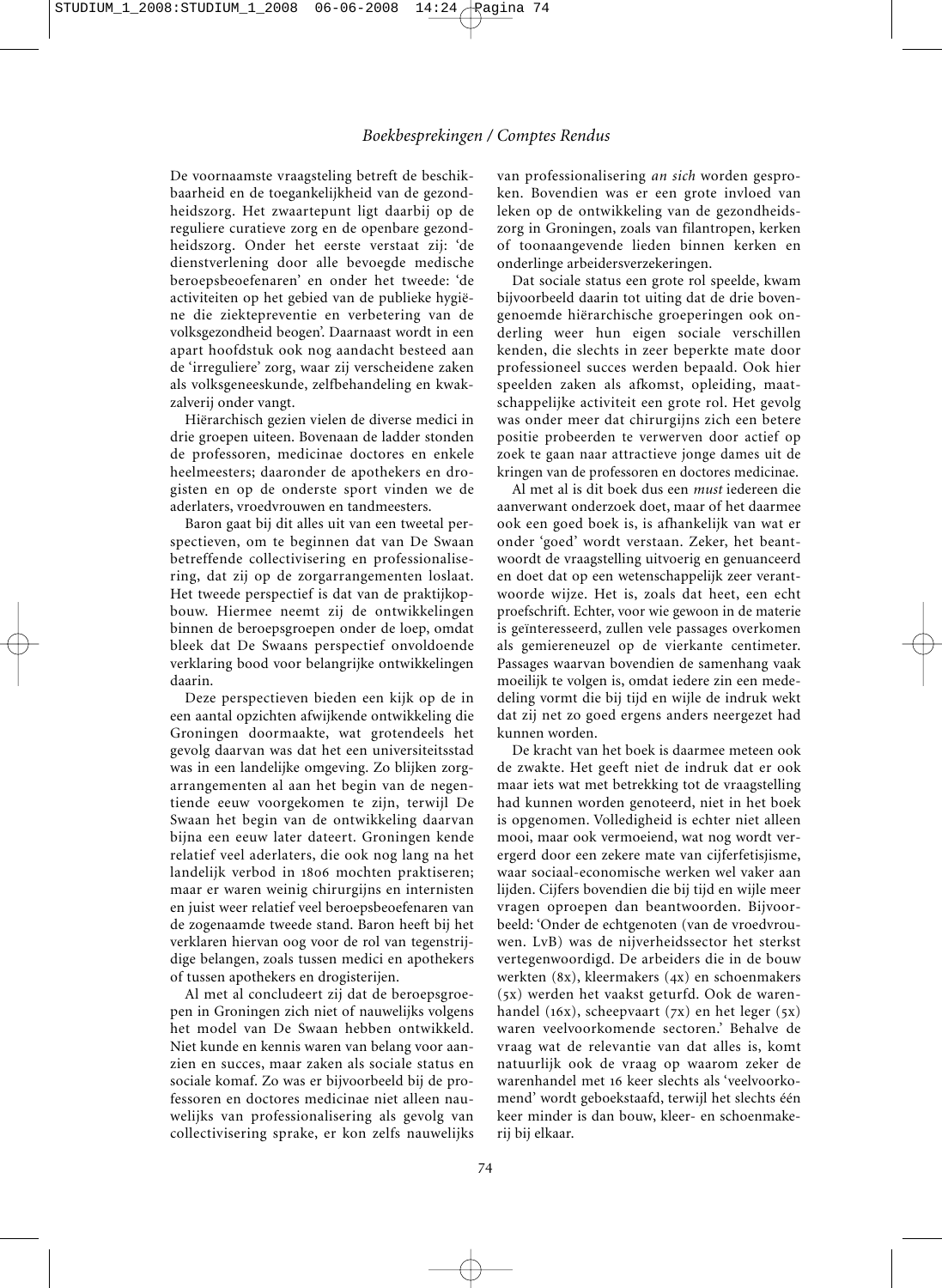Bovenstaand citaat geeft al aan dat het boek in een niet al te vloeiende stijl is geschreven, wat wordt verergerd doordat er om de zoveel tijd storende fouten instaan zoals: Een honderdtal… kregen…; Een aantal… verlieten…; Het gezin…Ze woonden…; Het onderscheid tussen…en de sociale verschillen…werd bepaald…; …een ambtelijke orgaan…; …en economische verval…. En wat is er mis met woordje 'er'? Veelvuldig voorkomende zinnen als 'In 1816 waren nog zes ingeschreven' lopen echt voor geen meter. En zo waren er meer. 'Binnen deze groep waren veel vroedvrouwen (hoewel niet alle) en zaten ook de echtgenoten, …' 'In 1862 bezette zes vroedvrouwen in deze functie.'

Het boek is met andere woorden wetenschappelijk geslaagd, maar tevens een boek waaruit je niet voor je plezier nog even voor het slapengaan een paar pagina's gaat lezen. Dat echter, zo las ik laatst in een artikel over wetenschappelijkheid van teksten, schijnt alleen maar bevorderlijk voor het wetenschappelijk gehalte te zijn.

#### Leo van Bergen

M.J. van Lieburg, *De tijd op schrift. Een selectie van bronteksten uit het Nederlands Tijdschrift voor Geneeskunde 1857-1957* (Rotterdam: Erasmus Publishing, 2007). 648 pp. ill. ISBN 90-5235-194-5 (hardcover) €59,50 of 90-5235-192-9 (paperback). €34,50.

Met ingang van 1 januari 2008 zijn alle jaargangen van het *Nederlands Tijdschrift voor Genees kunde* vanaf de oprichting in 1857 raadpleegbaar op het internet (www.ntvg.nl): een prachtig gebaar van het jubilerende tijdschrift aan een ieder met een medisch-historische interesse. Slechts de laatste vijf jaargangen zijn voorbehouden aan betalende abonnee's, zodat historisch geïnteresseerden vrijelijk toegang hebben tot de schatkamers van het tijdschrift. Daar is het goed toeven: gezeten in de luie stoel, laptop op schoot, kan men ronddolen door de laatste 150 jaar van de Nederlandse geneeskunde. Echter, hoe aangenaam en avontuurlijk een dergelijke rondgang ook is, na verloop van tijd dreigt het enigszins onbevredigend te worden. Iedereen die wel eens historisch onderzoek heeft gedaan weet dat de geschiedenis niet klaar ligt in archieven en bibliotheken (of op het internet). Het ruwe materiaal moet worden geselecteerd, geïnterpreteerd, en bewerkt tot een historisch verhaal met een duidelijke pointe. Daarom brengt 'browsen' op het internet het gevaar van een zekere richtingloosheid met zich mee. Wat men nodig heeft, is een specifieke fascinatie, een onderzoeksvraag of een leidsman.

In *De tijd op schrift* werpt Van Lieburg – als hoogleraar in de geschiedenis van de geneeskunde verbonden aan de UMC's van Roterdam en Groningen – zich op als een dergelijke leidsman. Bij de samenstelling van dit bronnenboek stond hem primair de medische student voor ogen; hij presenteert het dan ook als een '*reader* bij het onderwijs'. Het was hem daarbij niet te doen om verhalen *over* het verleden, maar vooral om een rondgang *in* dat verleden. Geconfronteerd met een nieuwe generatie medische studenten – leden van de *zap*- en *power point*-generatie met een korte spanningsboog – besloot hij hen niet te vervelen met voorgekauwde verhalen uit klassieke handboeken, maar hen te prikkelen door het verleden voor te schotelen in haar meest pure vorm, vanuit de gedachte dat alleen de historische brontekst in staat is de huivering van de historische sensatie teweeg te brengen. Een selectie uit 100 jaargangen van het *NTvG* – het tijdschrift dat wordt geacht de ontwikkelingen in de Nederlandse geneeskunde en gezondheidszorg te weerspiegelen – leek hem voor dat doel bij uitstek geschikt. Het bleek een goede formule, die zich in Van Lieburgs eigen onderwijspraktijk heeft bewezen. Hij was aangenaam verrast te zien hoe de bronteksten vele aanknopingspunten boden voor het geven van een toelichting op de thema's die zich in de teksten aandienden. Uitzoemend van de artikelen naar de historische context waarin ze waren geschreven, kon hij studenten vertellen over de thema's die hen hadden getroffen. Vaak bleek de thematiek van 'de medische wereld van toen' verrassend actueel. Al docerend en discussiërend kwamen de artikelen aldus tot leven: studenten begonnen zich te realiseren dat de stukken niet behoorden tot een stoffig verleden, maar de belichaming vormden van dezelfde *condition humaine* waarvan ook zij deel uitmaakten. En zo werden ze – langs de omweg van het verleden – uitgedaagd na te denken over de principes en blinde vlekken van wetenschappelijk onderzoek, over de ethische dimensie van het medisch handelen, over het maatschappelijk gezag van de arts en over de organisatie van de gezondheidszorg. Kortom: het verleden gebruikt als 'sociaal laboratorium', met originele teksten als het vertrekpunt voor een gedachtenwisseling over geneeskunde en gezondheidszorg. Het is ondoenlijk hier in te gaan op de inhoud van deze prachtig vormgegeven en geïllustreerde *reader,* juist vanwege de veelheid en de diversiteit ervan. Er zijn oorspronkelijke stukken in opgenomen,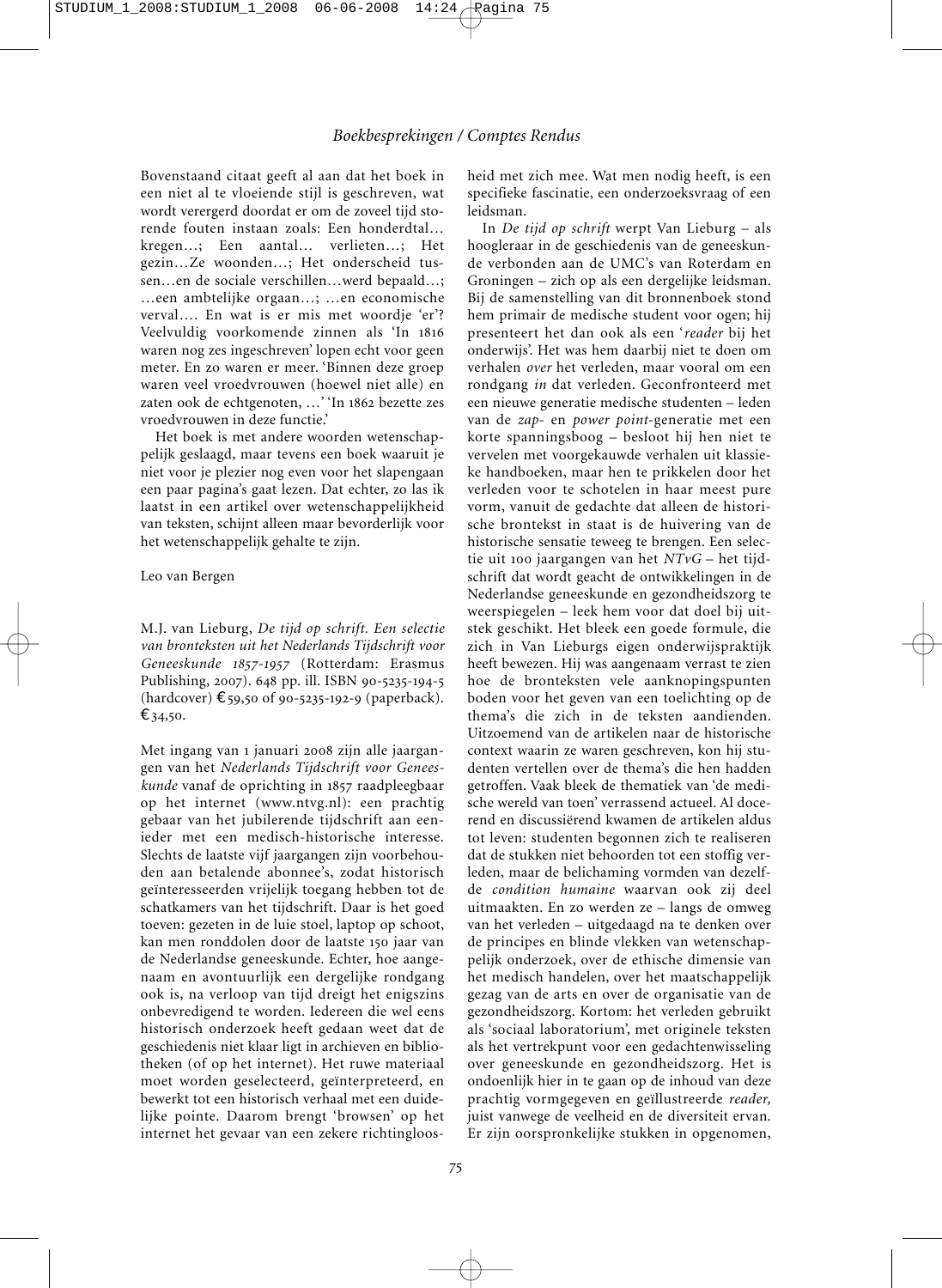maar ook meer beschouwende redevoeringen en bio- en bibliografische overzichten; alles verdeeld in een A-serie (hoofdteksten), een B-serie (thematische excursen), een C-serie (biografisch vademecum) en een D-serie (berichtgeving in het *NTvG*) en toegankelijk gemaakt via inhoudsopgave, index en kruisverwijzingen.

Natuurlijk is ook dit bronboek het resultaat van selectie en interpretatie. Daaraan valt niet te ontkomen wanneer men de kern van 100 jaargangen van een tijdschrift wil samenbrengen in slechts één band. Maar Van Lieburg lijkt een gelukkige middenweg te hebben gevonden tussen het richtingloos dwalen in een oerwoud van primaire bronnen en het presenteren van voorgekookte samenvatting en synthese. Het boek is doorschoten met grijze pagina's met korte in leidingen van de samensteller: over het *NTvG* (ontstaan en optreden), over de geneeskunde rond 1860 (de overgang van alfa- naar bètageneeskunde), over het besmettingsbegrip rond 1885 (Stokvis contra Fokker), over 'hygiënisten' en epidemiologen (maatschappelijke dimensie en onderzoeksmethode), over de diverse medische specialismen, over het ziekenhuiswezen (groot of klein?), over medisch onderwijs (kritiek en hervorming) en over het medisch beroep (orthodox versus alternatief en huisartsen versus specialisten). Maar ook fenomenen als medailles in de geneeskunde, alternatieve geneeswijzen, Nobel prijs winnaars, anticonceptie (opvattingen over seksualiteit), de vrouw in de geneeskunde (femi nisering van het beroep) en medische congressen (een nieuwe vorm van wetenschappelijke communicatie) worden kort bij de lezer geïntroduceerd. Alleen in déze teksten treedt de docent Van Lieburg naar voren, opdat studenten niet verdwalen. Op de vele honderden andere pagina's worden hun medische voorgangers aan het woord gelaten.

In zijn inleiding merkt Van Lieburg op: 'Tussen de vaak stereotiepe weergaven van de hoofdlijnen uit de geschiedenis van de geneeskunde (...) en datgene wat in de bronnen te vinden is, blijkt niet zelden een kloof te gapen die tot nadenken stemt.' Zijn boek zal zonder twijfel zijn nut bewijzen als didactisch instrument in het onderwijs aan medische studenten en als gids voor de beginnende onderzoeker. Toch moet de indruk worden weggenomen dat medisch-historisch geïnteresseerden in ons digitale tijdperk alleen nog op deze manier aangesproken willen worden. De behoefte aan bewerking van het ruwe materiaal in monografieën en handboeken zal blijven bestaan, zowel in de algemene als in de medische geschiedschrijving. Maar misschien is het lezen van monografieën inderdaad de volgende stap, die de moderne medische student pas bereid is te zetten nadat de historische vlam is aangestoken door dit nuttige boek.

## Frank Huisman

De Waardt, Hans, *Mending Minds. A cultural history of Dutch academic psychiatry*, (Rotterdam: Erasmus Publishing, 2005), 312 pp., ISBN 90- 5235-180-5. € 49,50.

The Dutch historian Hans de Waardt from the *Vrije Universiteit* in Amsterdam presents in his book the history of the Dutch academic psychiatry from the middle of the 19th century until the present day. Based mainly on the archives of universities and on published materials (textbooks, interviews in journals, etc.). De Waardt offers a classic account of the foundation, growth, and development of psychiatry inside the Dutch universities. The author uses a chronological narrative, presenting the main professors inside the field during five periods: the hesitant nineteenth century, the legitimate establishment of the new discipline (around 1900), the heterogeneous in ter war years, the short-lived apogee of psychoanalysis and the success of biological psychiatry from the 1970s onwards.

If the Netherlands introduced psychiatry as a full discipline in the university curriculum relatively late – 1893, in Utrecht – the growth thereafter was impressive: thirteen years later, all the universities offered full curriculum in this medical sub-discipline. Several 'Denkstile' (Ludwik Fleck) were taught until the beginning of the 1950s, without anyone totally dominating the field: 'anything goes' (p. 113) as the Dutch historian asserts. Thus, Cornelis Winkler from Utrecht (later Amsterdam) was by far the best-known psychiatrist at the beginning of the 20<sup>th</sup> century and his biological argumentation gained a wide acceptance. But at the same time Gerbrand Jelgersma from Leiden introduced psychoanalysis inside the university. Both professors had in common that they were heavily influenced by what was happening in the German-speaking countries. Before the Second World War, a visit to Germany, Switzerland or Austria was almost obligatory for any psychiatrist aiming for a position at a Dutch university.

After 1945, this changed radically. The United States and, to a lesser degree, the United Kingdom became the new point of reference. At the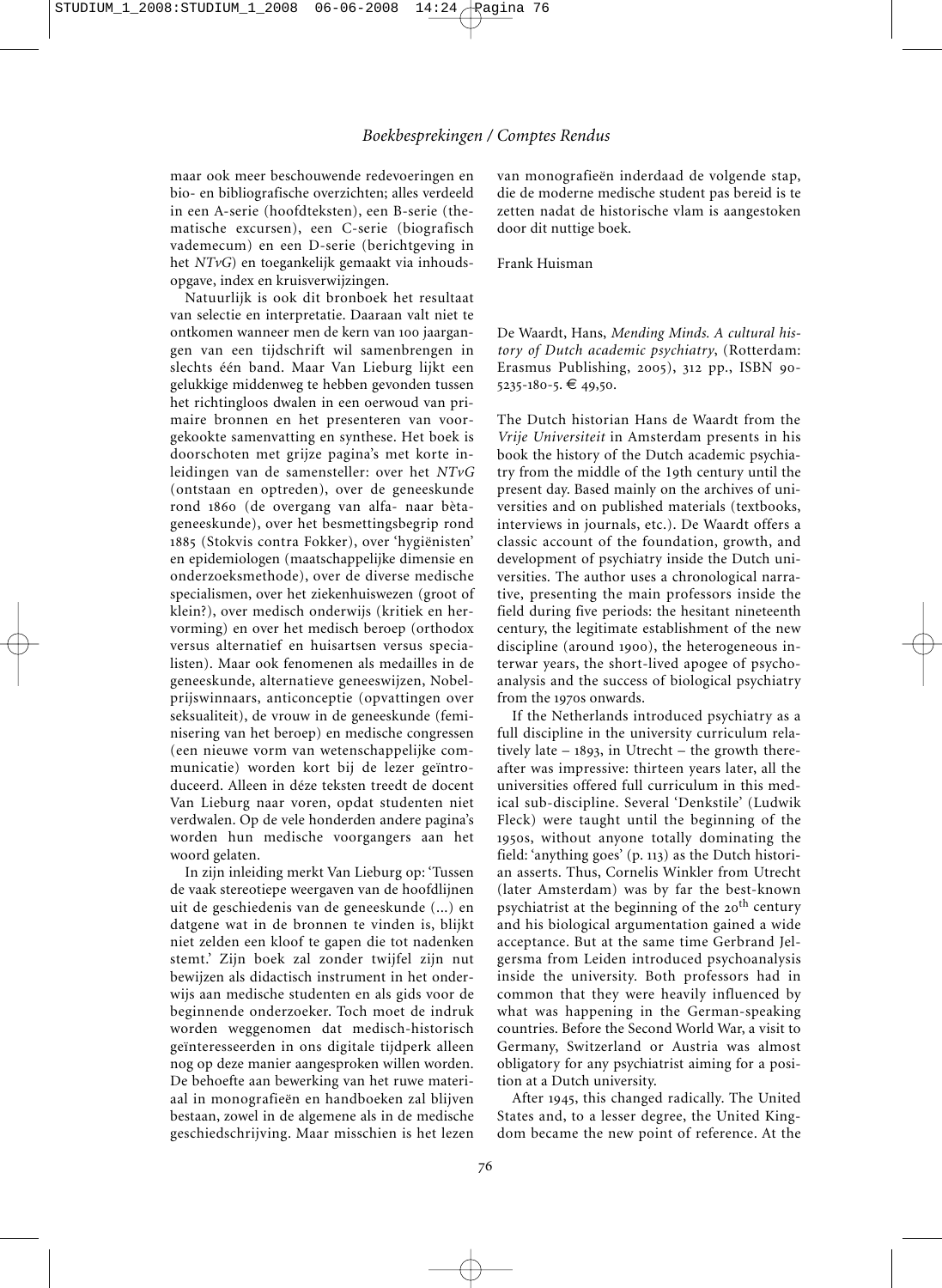same time, psychoanalysis became the dominant paradigm inside Dutch psychiatry and a second wave of new professorships of psychiatry further institutionalised the discipline (Nijmegen in 1945, Rotterdam in 1967, Maastricht in 1974). But the process of scientification of the broader medical field, according to De Waardt, became more and more problematic for psychiatry. Individual psychotherapy proved to be difficult to insert in this new 'scientific' approach of reality. It was no wonder that in the 1970s and the 1980s a paradigm that was based on biology finally gained prominence inside psychiatry, and brought it more in contact with the broader evolution of medicine.

De Waardt's book is part of a growing historiography of Dutch psychiatry, mainly in the 20<sup>th</sup> century, where Dutch historians (Gijswijt-Hofstra, Blok) have been particularly active – unlike other countries, where this period is still underresearched. The author sketches a very complete, factual image of academic psychiatry, mainly through the biographies of professors.

However, this book disappoints at several levels. The author remains on a descriptive, biographical stratum throughout the book. It would have been interesting to learn more about the contents of the courses, about the research carried out within the different departments, about the way of teaching, about the scientific journals where the academic debates took place, about the different forms of scientific argumentation, about the careers of former students…

Working with an academic field, at least two larger theoretical frames could have been used to give the book a broader impact. Pierre Bourdieu's theory on social domination and reproduction ('field', 'habitus' or 'doxa') would have allowed the author to transcend this biographical approach and to widen his perspective. Ludwik Fleck's or Thomas Kuhn's grid, used to analyse paradigm shift inside the scientific world, would also have been very stimulating, particularly since the author was interested in the changes of medical models that were dominant at different moments. At several instances, De Waardt touches such subjects but he never deepens these problems. A systematic integration of these questions would have justified the label of a 'cultural history', which the author claims in his subtitle.

Benoît Majerus, FNRS / Université Libre de Bruxelles

Chris Buskes, *Evolutionair denken. De invloed van Darwin op ons wereldbeeld* (Amsterdam: Uit geverij Nieuwezijds, 2006), 476 pp. ISBN: 97- 8905-712-1807. € 24,95.

Sommige theorieën hebben zo enorm veel aantrekkelijks dat het moeilijk is de verleiding te weerstaan ze op een veelheid van terreinen toe te passen. Met Darwins evolutietheorie gebeurde dat al heel snel na zijn introductie, ten goede en ten kwade. Een toepassing die wat meer aan de metaforische kant bleef kwam bijvoorbeeld in de economie terecht. De zogenoemde evolutionaire economie, ontwikkeld door J.A. Schumpeter, is tot op heden een heterodox maar nog steeds tamelijk vruchtbaar onderzoeksprogramma. Het sociaal-darwinisme van Herbert Spencer oefende grote invloed uit op de functionele sociologie van rond het midden van de twintigste eeuw, maar werd ook misbruikt als ideologische legitimering van maatschappelijke ongelijkheid en vermeende culturele superioriteit.

Mede daardoor stonden de critici van psychologie en sociologie die een biologische basis wilde verschaffen al bij voorbaat op scherp toen Edward O. Wilson in 1975 de sociobiologie lanceerde. Wilson was een evolutiebioloog aan Harvard, in kleine kring heel erg beroemd door zijn onderzoek aan mieren. Maar zijn sociobiologie maakte hem in een klap tot een wereldster, en tegelijkertijd zeer omstreden. Wilson meende een genetische grondslag geïdentificeerd te hebben voor allerlei vormen van gedrag. Altruïsme bijvoorbeeld, zou geen culturele verworvenheid zijn maar wordt ingegeven door wat je een soort genetische rationaliteit zou kunnen noemen, de uitkomst van een berekening niet gericht op eigen lijfsbehoud maar van naaste verwanten met wie je een bepaalde hoeveelheid genen deelt. Men moet zich dit gedrag overigens niet voorstellen als een bewuste keuze, maar veroorzaakt door een predispositie, instinct zo men wil, die door de evolutie is voortgebracht.

Nadat het rumoer was verstomd, bleek het sociobiologisch gedachtengoed binnen de evolutiebiologie zelf tamelijk goed wortel te schieten. Maar op sociologen en antropologen heeft de sociobiologie nooit bijster veel indruk gemaakt. Dat veranderde niet toen een andere bioloog, Richard Dawkins, de claims van Wilson nog verder radicaliseerde. Ook zijn boeken werden bestsellers, maar nog veel meer dan Wilson kwam Dawkins in de hoek van de populaire wetenschap terecht.

Chris Buskes, docent wetenschapsfilosofie in Nijmegen, onderneemt nu een nieuwe poging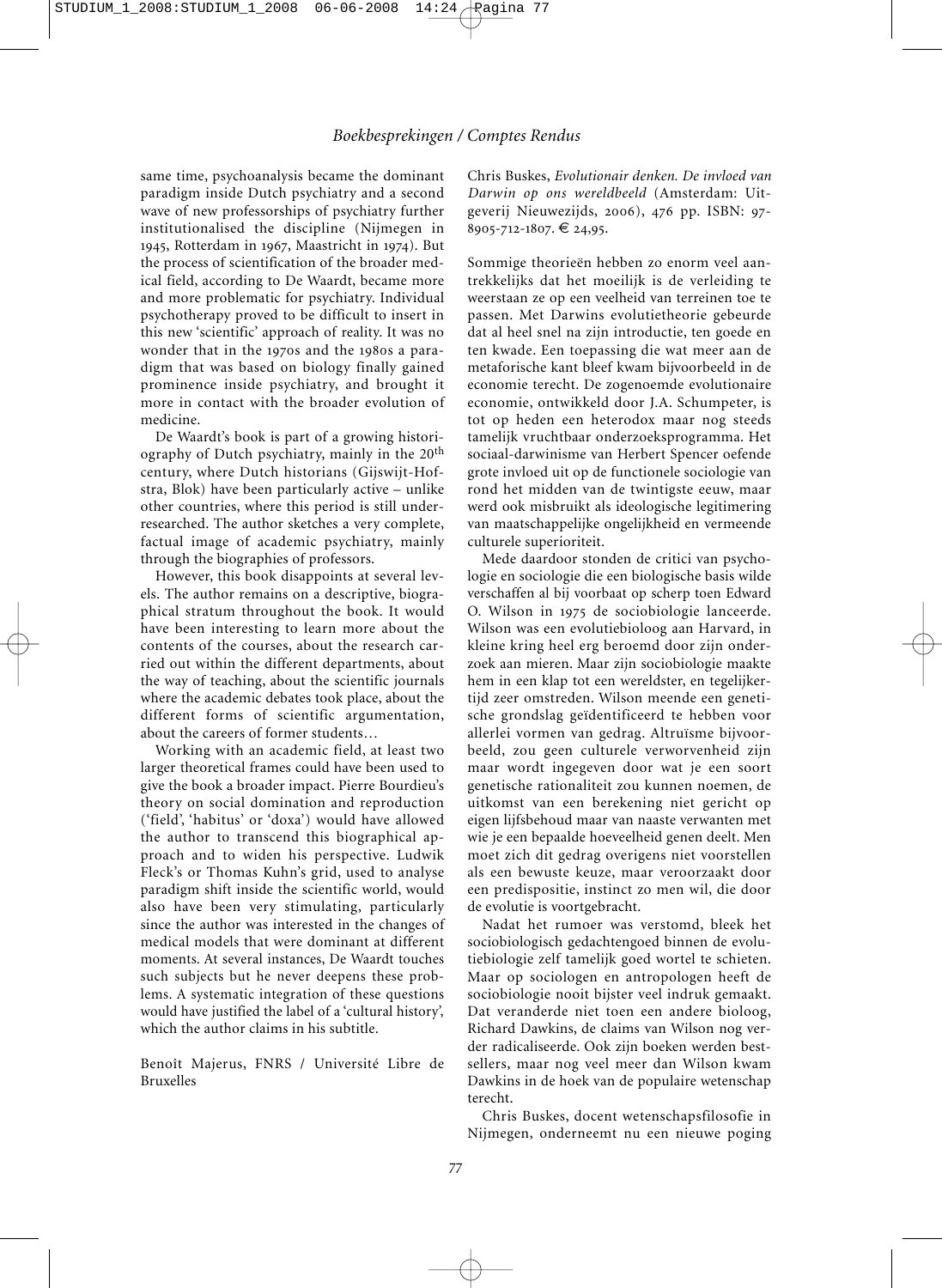om het 'evolutionair denken' onder de aandacht van de alfa- en gammawetenschappers te brengen. Hij brengt een aantal gebieden in kaart waarvoor het Darwiniaanse gedachtengoed volgens hem in het bijzonder relevant is: de moraal (de evolutie van de samenwerking), de esthetica (algemeen-menselijke waardeoordelen), het bewustzijn (de graduele verschillen tussen dier en mens), en het ontstaan van taal. Ook het klassieke onderwerp, de vraag hoe we de biologische basis van de cultuur moeten verstaan, komt aan bod.

Van al deze gebieden ontsluit Buskes een reeks literaturen die zich daar de laatste decennia hebben ontwikkeld. Het wordt duidelijk dat de claims van de evolutiebiologie zijn verfijnd en ook tot heel wat onderzoek hebben geleid. *Evo lutionair denken* biedt wat dat betreft een handzaam overzicht. Niettemin heeft het boek wel enige beperkingen. Over het algemeen blijft Buskes dicht bij de problematieken blijft zoals oorspronkelijk verwoord door Wilson en Daw kins. Naast een keur aan evolutiebiologen komen enige filosofen aan het woord maar slechts heel weinig vakwetenschappers aan de andere kant van de nog immer niet overbrugde kloof tussen biologie en alfa- en gammawetenschappen. Aan de brug wordt blijkbaar maar aan één kant gebouwd. Er zijn wat uitzonderingen zoals in de taalfilosofie waar zoals bekend Noam Chomsky de theorie naar voren bracht dat de structuur van de grammatica biologisch bepaald zou zijn. Buskes stelt in dit verband wat slordig dat Chomsky dat 'aangetoond' zou hebben en laat onvermeld dat een nieuwe generatie van neochomskyanen, de zogenoemde minimalisten, heel wat op Chomsky's oorspronkelijke veronderstelling hebben ingeleverd.

In het hoofdstuk over moraal doet Buskes zich juist tekort. Hij behandelt hier de speltheorie, oorspronkelijk geïntroduceerd door een wiskundige en een econoom, en laat vervolgens zien hoe de speltheorie is opgepakt door evolutiebiologen met hun concept `evolutionary stable strategy'. Dat is allemaal helder en informatief, maar Buskes verzuimt in te gaan op wat er in de academische ethiek met de speltheorie is gedaan. Een confrontatie zou welkom zijn geweest.

In zijn hoofdstuk over de relatie tussen (humane) cultuur en biologische evolutie komen in feite drie soorten claims aan de orde. In volgorde van afnemende sterkte zijn dat: 1) de cultuur is te beschouwen als het `extended' fenotype van de mens, dat wil zeggen is een expressie van diens biologische constitutie; 2) de formalismen van de evolutietheorie (variatie en selectie en het niveauonderscheid tussen replicator, tester en evolver) kunnen we ook ter verklaring van wetmatigheden in de evolutie van de cultuur gebruiken; 3) de biologische en de culturele evolutie gehoorzamen aan dezelfde genealogische principes. De eerste claim is nuttig bij de reconstructie van de vroegste geschiedenis van de mensheid maar voor het overige kom je snel in dooddoeners terecht. Een voorbeeld van de tweede claim is de ietwat bizarre mementheorie van Dawkins, door Buskes, die zijn sympathie ervoor niet onder stoelen of banken steekt, goed en genuanceerd weergegeven. De derde claim is eigenlijk geheel geen nieuws: we wisten al lang dat zowel de evolutietheorie als de beoefening van de politiek-culturele geschiedenis loten van dezelfde historische stam zijn. Als Buskes uiteindelijk uitkomt op deze laatste positie zullen weinigen het met hem oneens kunnen zijn.

Zoals gezegd zijn er nog een paar goede hoofdstukken te vinden in dit boek die de moeite van het lezen alleszins waard zijn. Maar ik zou de lezer willen waarschuwen tegen de eerste vier hoofdstukken, die een uiteenzetting van de Darwin inaanse evolutietheorie zelf zijn. Die zijn niet informatief genoeg, bijvoorbeeld op plaatsen waar van behandelde auteurs wordt gezegd dat ze dit of dat 'haarfijn' uitleggen zonder dat de lezer te weten komt hoe de betreffende argumentatie in elkaar steekt. Deze hoofdstukken worden verder ontsierd door enige onkritisch weergegeven mythes uit de wetenschapsgeschiedenis. Maar wie ze overslaat heeft toch een heel aardig boek in handen.

#### Chunglin Kwa

K. van Berkel, *Vóór Heimans en Thijsse: Frederik van Eeden sr. en de natuurbeleving in negentiendeeeuws Nederland* (Amsterdam: Koninklijke Ne derlandse Akademie van Wetenschappen, 2006). Mededelingen van de Afdeling Letterkunde, Nieuwe Reeks, Deel 69 no. 3. 58 pp. ISBN: 978- 9069-844-992. € 15,95.

Frederik van Eeden sr. (1829-1901) wordt herinnerd als vader van de befaamde schrijver, en als diegene die de term 'natuurmonument' gemunt heeft. Van Eeden publiceerde over de Nederlandse natuur in een tijd dat natuurbescherming nog allerminst vanzelf sprak. Vóór Heimans en Thijsse dus, zoals Van Berkel dat pregnant formuleert. Pas rond de eeuwwisseling ontstond er een natuurbeweging, die vervolgens snel institutionaliseerde. Afgezien van moeilijk toegankelijke doctoraalscripties is er over van Eeden sr. weinig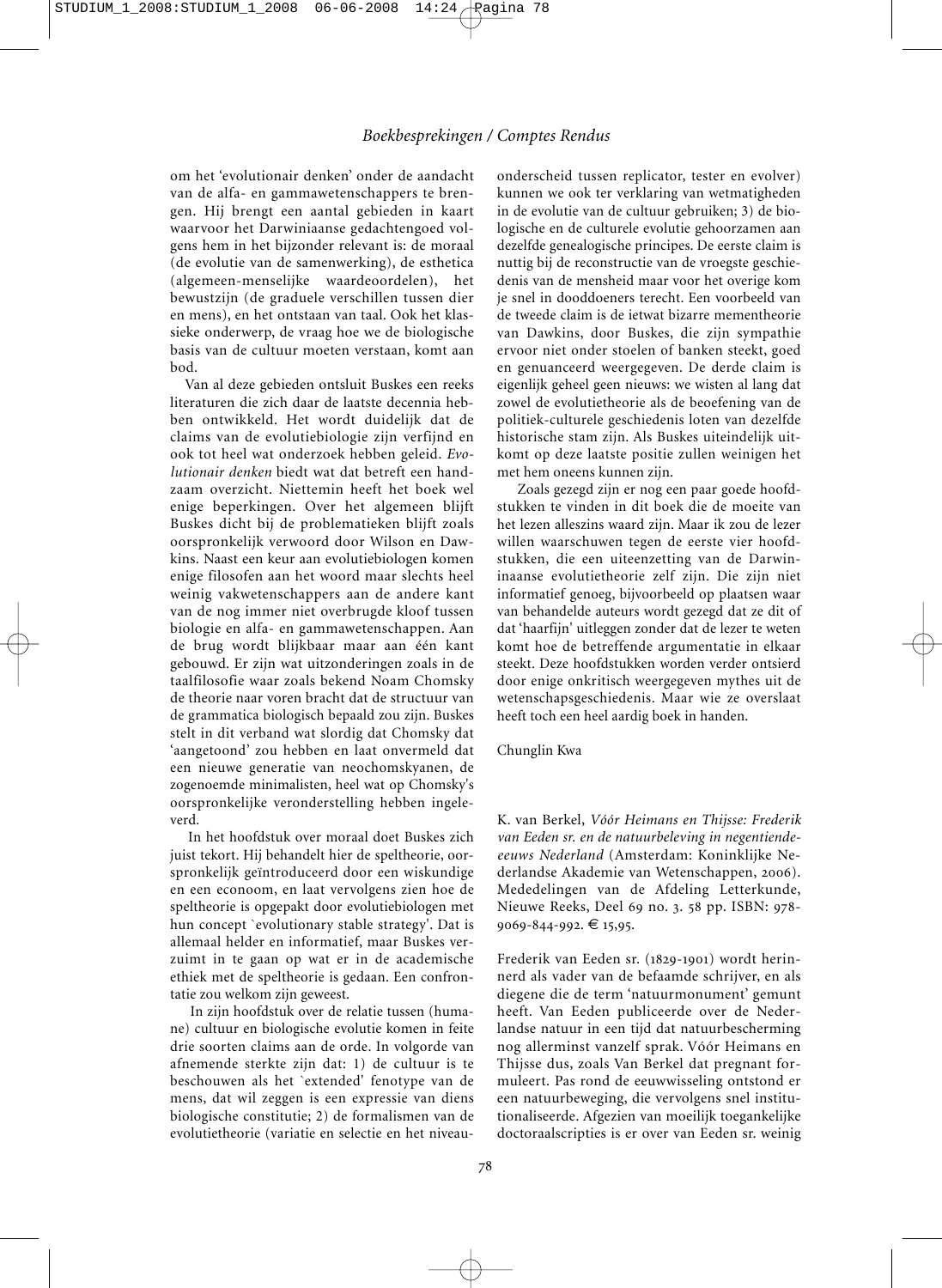gepubliceerd. In dit qua omvang beperkte boekje portretteert Van Berkel Van Eeden aan de hand van zijn geschriften over de natuur, botanische wandelingen, die onder andere in het *Album der Natuur* en in de *Volks-almanak* van de Maat schappij tot Nut van 't Algemeen verschenen. Een aantal van die artikelen werd in 1886 herdrukt in een bundel met als geuzentitel *Onkruid*. Uit Van Berkels schets rijst het beeld op van een persoon die moeite had met de vervlakking die de moderne tijd met zich mee bracht. Van Eeden blijkt een ambivalent romanticus, die de ontginning van de woeste gronden enerzijds billijkte, maar ook constateerde dat het oerbos en de duinen daardoor verloren gingen. In dat verband spraken Van Eeden, maar ook Hofdijk en Craandijk, van monumenten van de voormalige natuur. Alexander van Humboldt blijkt voor Van Eeden een belangrijke inspiratiebron om de plantengroei te koppelen aan de geografie, meer in het bijzonder aan de bodemgesteldheid en zelfs aan de volkenkunde. Men kan er een voorafschaduwing in lezen van het concept levensgemeenschap dat rond het fin-de-siècle op brede schaal ingang zou vinden.

Van Berkel structureert zijn schets van Van Eeden sr. rond de vraag hoe hem te plaatsen ten opzichte van de natuurbeschermingsbeweging die door Heimans en Thijsse vorm werd gegeven. Zijn antwoord is genuanceerd. Van Berkel be noemt overeenkomsten, maar acht de verschillen groter. Van Eeden sr. was een eenling, die geen initiatieven nam om de natuur te beschermen. Ook zijn natuuropvatting was anders, ten minste heel anders dan die van Thijsse, al ziet Van Berkel tussen Van Eeden en Heimans weer meer overeenkomsten. Een boekje van 58 pagina's is uiteraard te beperkt om de veranderende contexten waarin Van Eeden enerzijds, en Heimans en Thijsse anderzijds opereerden gedetailleerd te bespreken. Veranderingen in politiek, infrastructuur, nijverheid of materiële cultuur vallen goeddeels buiten Van Berkels blikveld. Echter, gegeven de omvang van het boekje is het unfair te wijzen op wat er ontbreekt. Maar ook Van Berkels voornamelijk ideehistorische duiding van de verschillen tussen Van Eedens en Thijsses natuuropvatting weet mij niet helemaal te overtuigen. Voor Van Berkel neigt Van Eeden sr. naar een morele natuuropvatting (die aansluit bij eerdere, religieus geïnspireerde ideeën over het boek der natuur), terwijl het esthetische in Thijsses natuuropvatting domineerde. In plaats van mo raliteit en esthetica als twee tegenpolen te beschouwen, zou ik graag meer hebben gelezen over de verhouding tussen wetenschapsopvatting, moraliteit en esthetica bij zowel Van Eeden

sr als Thijsse. Daartoe zou, net als Van Berkel doet voor het domein van de wetenschap, ook het bereik van het esthetische en het morele gedifferentieerd behandeld moeten worden. Van Berkel noemt, bijna terloops, het sublieme en de harmonie van het schone. Maar het pittoreske, dat in de negentiende eeuw zo'n hoge vlucht nam, blijft geheel buiten beeld. Zowel Van Eedens liefde voor het idyllische landschap, als zijn historische kijk op mens en natuur, passen binnen de esthetiek van het pittoreske. Van Eeden sr. was ook directeur van het Museum voor Kunstnijverheid en van de school die daar in 1879 aan verbonden werd. Van Berkel constateert zelf: 'De tegenstelling tussen morele en esthetische natuurbeleving is niet heel scherp.' (p. 50) Ik ben door Van Berkels studie heel benieuwd geworden naar de verbanden tussen Van Eedens wetenschaps opvatting, 's mans esthetica en diens morele opvattingen.

### Joseph Wachelder

A. van der Eijk (e.a.), *Jeugdbond. 60 jaar CJN, KJN, ACJN en JNM* (Groningen: Stichting Natuurinformatie, 2006) 128 pp., ill., ISBN 978 90 7846 8017. €19,50: te bestellen via www.jeugd bond.nl, en F. Saris (red.), *Een eeuw vogels beschermen* (Zeist: KNNV Uitgeverij, 2007) 344 pp., ill. ISBN 978-90-5011-2376. €49,95. Het boek met DVD is te bestellen via de website van de KNNV Uitgeverij: www.knnvuitgeverij.nl

Onlangs verschenen twee boeken over de geschiedenis van natuurstudie en -beschermings organisaties in Nederland. *Jeugdbond* eert het 60-jarig bestaan van de Jeugdbond voor Natuuren Milieustudie en *Een eeuw vogels beschermen* het 100-jarig jubileum van de Nederlandse Vereniging tot Bescherming van Vogels. Met de recente boeken over de Vereniging Natuur monumenten (2005), De Hoge Veluwe (2005), Staatsbosbeheer (1999), de NJN (1997) en de ornithologie (1995) is inmiddels een aardig bibliotheekje over dit thema ontstaan. Veelal gaat het om vlot en betrokken geschreven, rijk geïllustreerde werken met een collage-achtige aanpak, gebaseerd op ervaringen van werknemers of leden, aangevuld met enig archiefonderzoek. Zo ook nu. Toch zijn er grote verschillen tussen de twee boeken. Deze zullen uiteraard elk op hun merites worden beoordeeld, maar ook wordt ingegaan op de vraag welke inhoudelijke en sociale relaties er waren tussen natuurbescherming, natuurstudie en professioneel onderzoek.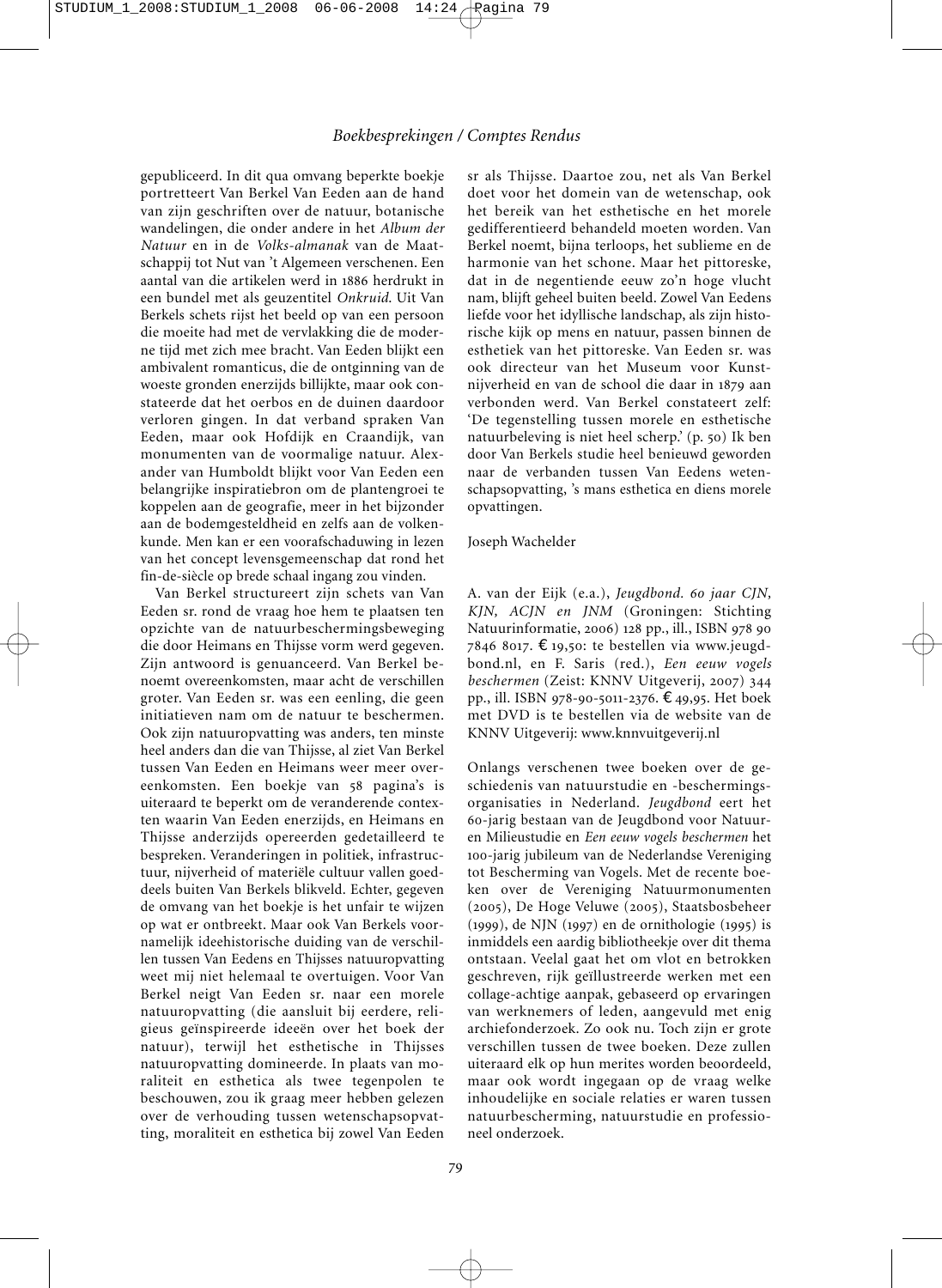De zeskoppige redactie van *Jeugdbond*, allen oudleden van een jeugdbond, wilde een mooi herinneringsboek maken. Daarin is ze geslaagd. Het boek is, afgezien van de foto's, opgebouwd uit 46 bijdragen van vrijwel evenveel personen, uiteenlopend van interviews en beschrijvingen tot tekeningen en gedichten. Het kent een logische maar niet echt systematische opbouw en leest uiterst prettig. Het boek behandelt een viertal opeen volgende jeugdbonden voor natuurstudie, met de Christelijke Jeugdbond van Natuurvrienden (CJN) als eerste in de rij. Daarvoor was er overigens al de in 1920 opgerichte Nederlandse Jeugdbond voor Natuurstudie (NJN). Een van de oprichters van de CJN, de scholier Douwe Rijpkema, ontdekte in 1943 dat zijn christelijke achtergrond niet viel te combineren met de zondagse excursies van de NJN. Een lokale afsplitsing werd een feit met in 1946 de landelijke CJN als vervolg. Nog weer later, in 1961, werd de verzuiling compleet toen de Katholieke Jeugdorganisatie voor Natuurstudie 'St. Fransiscus' (KJN) voortkwam uit katholieke meisjes- en jongensorganisaties. Aanvankelijk was het een soort katholieke jeugdclub onder bisschoppelijk toezicht, later een echte jeugdbond. Na vele mislukte pogingen fuseerden beide in 1975 tot de Chris telijke Katholieke Jeugdbond voor Natuurstudie die binnen een jaar werd omgedoopt tot Algemeen Christelijke Jeugdbond voor Natuurstudie en Natuurbescherming en in 1988 tot Jeugdbond voor Natuur- en Milieustudie. Deze dynamiek in naamgeving weerspiegelt de worsteling met identiteit en doelstelling. De christelijke identiteit bepaalde aanvankelijk de gewoonten op bijeenkomsten, zoals kerkbezoek en het lezen uit de Bijbel en voorkwam een fusie met de NJN. Later, met de toenemende ontkerkelijking, verdween de C uit de naam. Veel discussie was er ook over het primaire doel van de clubs. Veel jongeren ging het namelijk om 'beleving van de natuur', waartoe ook luieren in de zon behoorde. Per congresuitspraak werd in 1960 na felle conflicten besloten dat recreatieve natuurbeleving gelijkwaardig was aan natuurstudie. Toch was en bleef natuurstudie de centrale activiteit. Systematisch werd in werkgroepsverband het voorkomen en het milieu onderzocht van vooral vogels en vaatplanten, maar ook bijvoorbeeld vleermuizen, loopkevers en nachtvlinders. De documentatie van gegevens gebeurde vaak zodanig dat menige professionele beheers- en onderzoeksorganisatie tot op de dag van vandaag hier baat bij heeft. Periodiek vond dan ook samenwerking plaats met andere organisaties zoals de Vlinderstichting en het onderzoeksinstituut RIVON. Bovendien fungeerden de jeugdbonden als kweekvijvers voor natuuronderzoekers, waarvan de hoogleraren Huisman (ecologie) en Wiepkema (ethologie) waarschijnlijk de bekendsten zijn.

De derde belangrijke activiteit binnen de jeugdbond was natuurbescherming, waarvoor reeds in 1955 een bestuurslid was. Zeker aanvankelijk werd deze betrokkenheid mede ingegeven door de christelijke achtergrond en de zorg over het verdwijnen van geliefde soorten. Vanaf 1965 sloten de acties van KJN en CJN nauw aan bij de overal ontluikende maatschappijkritiek en jeugdcultuur. Ze keerden zich tegen de aantasting van de Oosterschelde, de Waddenzee en de Ooijpolder, later ook tegen kernenergie, jacht en ruilverkavelingen. Het laatste leverde een verrassende kongsi op met de curieuze Boerenpartij van boer Koekoek. Intern was er overigens geregeld discussie of door dit alles natuurhistorie niet in het gedrang kwam. Na 1986 verflauwde de belangstelling voor natuur- en milieubescherming. Onder tussen kwam menig bondslid in een hoge natuurbeschermingsfunctie terecht, zoals Gerard Boere en Frits van Beusekom bij het Ministerie van LNV, Nico de Haan en Gerard Woldhek bij Vogelbescherming en Teo Wams bij Natuur monumenten.

Al met al ontstaat een beeld van enthousiaste jongerenorganisaties, die het aangename met het nuttige verenigden en die onmiskenbaar een bijdrage leverden aan natuurstudie en -bescherming, samen met anderen maar vaak alleen. Dit is een prestatie gezien de ledenaantallen van minder dan 1000. En dat aantal groeit helaas nauwelijks.

*Een eeuw vogels beschermen* is een kloek werk en omvat 19 hoofdstukken, geschreven door 21 auteurs, onder wie bekende namen als Binsbergen, Koeman, Osieck en Spaans. Daarnaast zijn er vele prachtige foto's en is een DVD met 5 unieke vogelfilms bijgevoegd. Samensteller Frank Saris, voorzitter van vogelonderzoekorganisatie SOVON, beoogt met dit boek een historisch overzicht te geven van 100 jaar vogels beschermen. Hij koos voor een thematische aanpak met bijvoorbeeld als thema's jacht, fotografie, wetgeving, eierzoeken, de politiek rond de Waddenzee, de ontwikkeling van de avifauna en enkele regionaal getinte verhalen. Het boek leest plezierig, al varieert dit per hoofdstuk en moet wel eens naar de samenhang worden gezocht. Veel hoofdstukken bieden mooie en grondige overzichten of prachtige illustraties van een bepaald thema. Enkele daarentegen voegen niet zoveel toe, blijven aan de oppervlakte of gaan juist diep op een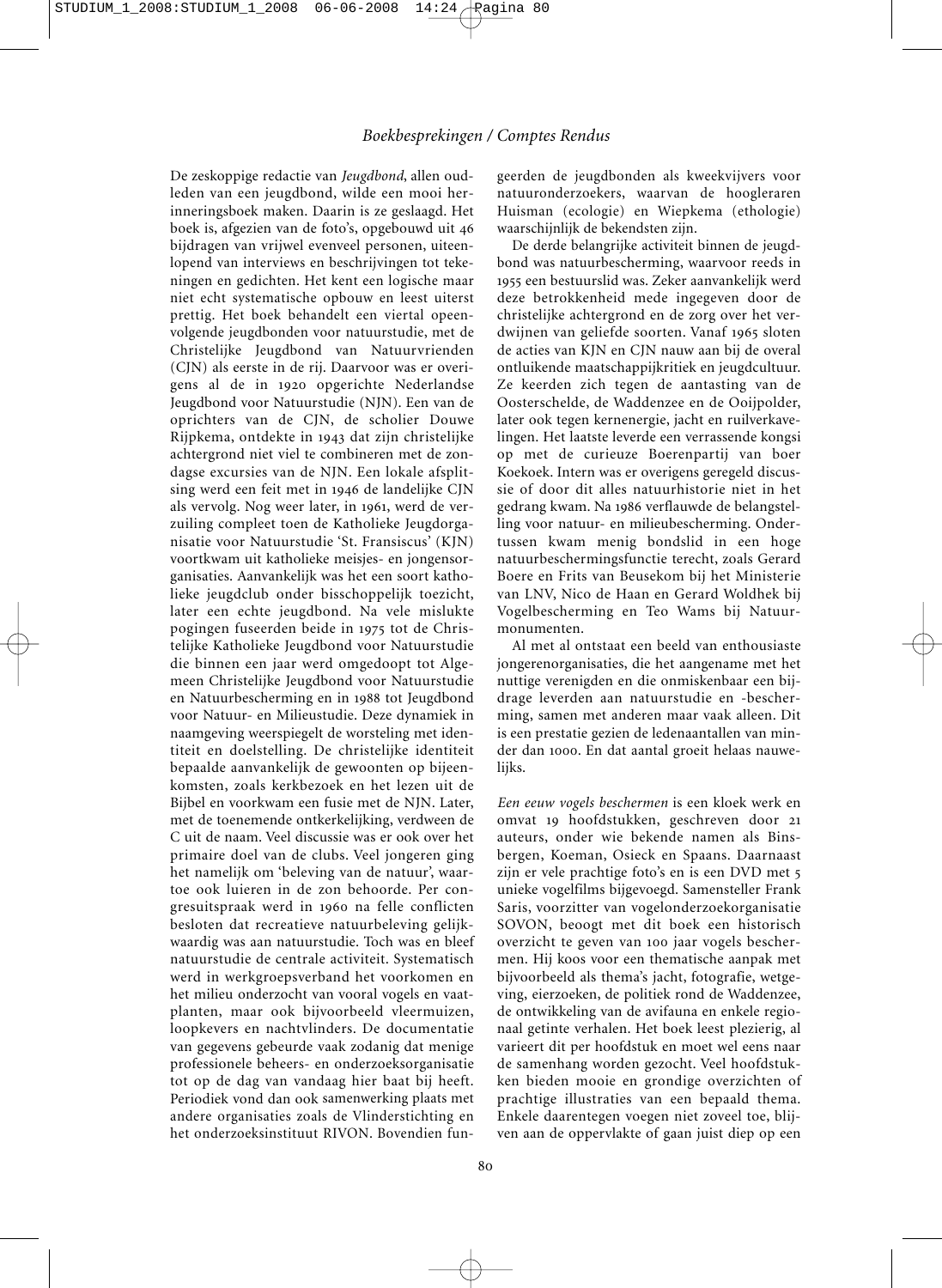zijspoor in. Het boek beperkt zich niet tot de organisatie Vogelbescherming (officieel: Neder landse Vereniging tot Bescherming van Vogels) maar stelt deze toch centraal door bijvoorbeeld een lijst met alle bestuursleden op te nemen. De Vogelbescherming was immers de eerste landelijke organisatie die de bescherming van een bepaalde soortsgroep centraal stelde. Voor vogels waren er overigens ook aanpalende organisaties, zoals de vrijwel even oude Nederlandse Ornithologische Unie (NOU, voorheen NOV) en de wat jongere organisatie SOVON.

Een van de grotere hoofdstukken beschrijft de ontwikkeling van de Vogelbescherming, van een groepje bezorgde adellijke dames tot een professioneel apparaat met gezag, omvang, degelijkheid en stootkracht. Maar de organisatie was lange tijd bepaald heterogeen en kende net als de jeugdbonden verschillende vleugels. Veel vogelbeschermers van het eerste uur waren jagers en dat botste vrijwel onmiddellijk met de meer ethisch ingestelde vogelbeschermers. Daarnaast waren er nog de wetenschappers die niet het individuele leed van vogels maar de overleving van de soort centraal stelden. De discussie over jacht leidde binnen de NOV zelfs tot een splitsing, en verscheidene malen heeft het er om gespannen of de Vogelbescherming een dergelijk lot kon ontlopen. Eenmaal moest zelfs de rechter er aan te pas komen. Zo waren bijvoorbeeld de relaties met aan de ene kant de COVAVO, een organisatie tegen de kooivogelvangst, en de ethisch en ecologisch bevlogen Faunabescherming en aan de andere kant de Friese weidevogelbeschermerseierrapers en de jagersvereniging KNJV periodiek moeizaam.

Het boek laat goed zien dat in de praktijk niet alleen wetenschappelijke gegevens de keuzes bij vogelbescherming bepaalden. Illustraties hiervan geven de hoofdstukken over de ooievaar, de Friese weidevogels en de roek, vogels die vanwege verschillende soorten sentimenten speciale aandacht kregen. Toch waren algemene wetenschappelijke inzichten relevant bij dit soort discussies, zoals over het belang van populaties, biotopen en ecosystemen. Wetenschappelijke gegevens over het voorkomen van soorten in het verleden, zo laat het boek zien, bepaalden eveneens de standpunten van de vogelbeschermers. Andere hoofdstukken uit het boek tonen dat ook meer specifieke kennis over het voedsel van vogels als scholekster, eidereend en grote stern een belangrijke rol speelde in de activiteiten rond bestrijdingsmiddelen en visserij in de Waddenzee. Het boek breekt dan ook een lans voor zogenaamde 'science based conservation'. Andersom is ook

waar: de vogelbeschermingstraditie werkte door in het onderzoek. Verreweg het meeste geld voor monitoring wordt aan vogels besteed. Het zou me niet verbazen als ook het meeste fundamentele ecologische onderzoek aan vogelsoorten wordt verricht, maar wellicht speelt mijn Groningse bril met eminente ornithologen als Drent en Piersma om mij heen mij parten.

De vogelbeschermers hebben onmiskenbaar succes geboekt. Vogels kregen als enige soortsgroep een eigen wetgeving, de Vogelwet van 1912, hetgeen zich in 1979 op Europees niveau herhaalde met de Vogelrichtlijn. In Nederland groeide de Vogelbescherming vooral na 1980 fors, tot ver boven de 100.000 leden, maar ook internationaal neemt de aanhang toe.

De auteurs van deze boeken hebben met brede blik, grote gedrevenheid en kennis van zaken geschiedenissen ontgonnen van hun organisaties, zeker ook de menselijke kanten ervan. Dat de auteurs dit in hun vrije tijd hebben verricht, dwingt bewondering af. Zoals zij zelf ook aangeven, moeten er nu meer systematische – en wellicht door professionals geschreven – studies volgen. Hierin kan bijvoorbeeld nog beter het verband tussen de Nederlandse vormen van dieren-, vogel-, natuur- en milieubescherming worden onderzocht. Of het belang van de natuurstudie voor de professionele beschermings- en onderzoekspraktijk. Maar de basis hiervoor is met deze uitgaven weer wat verstevigd.

#### Henny van der Windt

Frans J. Meijman, Stephen Snelders en Onno de Wit (red.), *Leonardo voor het publiek: een geschiedenis van de wetenschaps- en techniekcommuni catie* (Amsterdam: VU University Press & Da Vinci Institute, 2007). 319 pp. ISBN: 978-9086- 591-312. € 37,50.

Het Da Vinci Instituut van de Vrije Universiteit te Amsterdam ambieert de wetenschaps- en techniekcommunicatie naar een hoger plan te tillen.

Één van de vele, uiteenlopende activiteiten die het instituut daartoe ontplooit, heeft geresulteerd in de bundel *Leonardo voor het publiek*. Maar liefst 22 Nederlandse wetenschaps- en mediahistorici laten daarin hun licht schijnen op de geschiedenis van de wetenschaps- en techniekcommunicatie, waarbij het merendeel van de bijdragen verwijst naar --Nederlandse casus. Het boek wil inzicht geven in de geschiedenis van het vak, en verschillende vormen van en motieven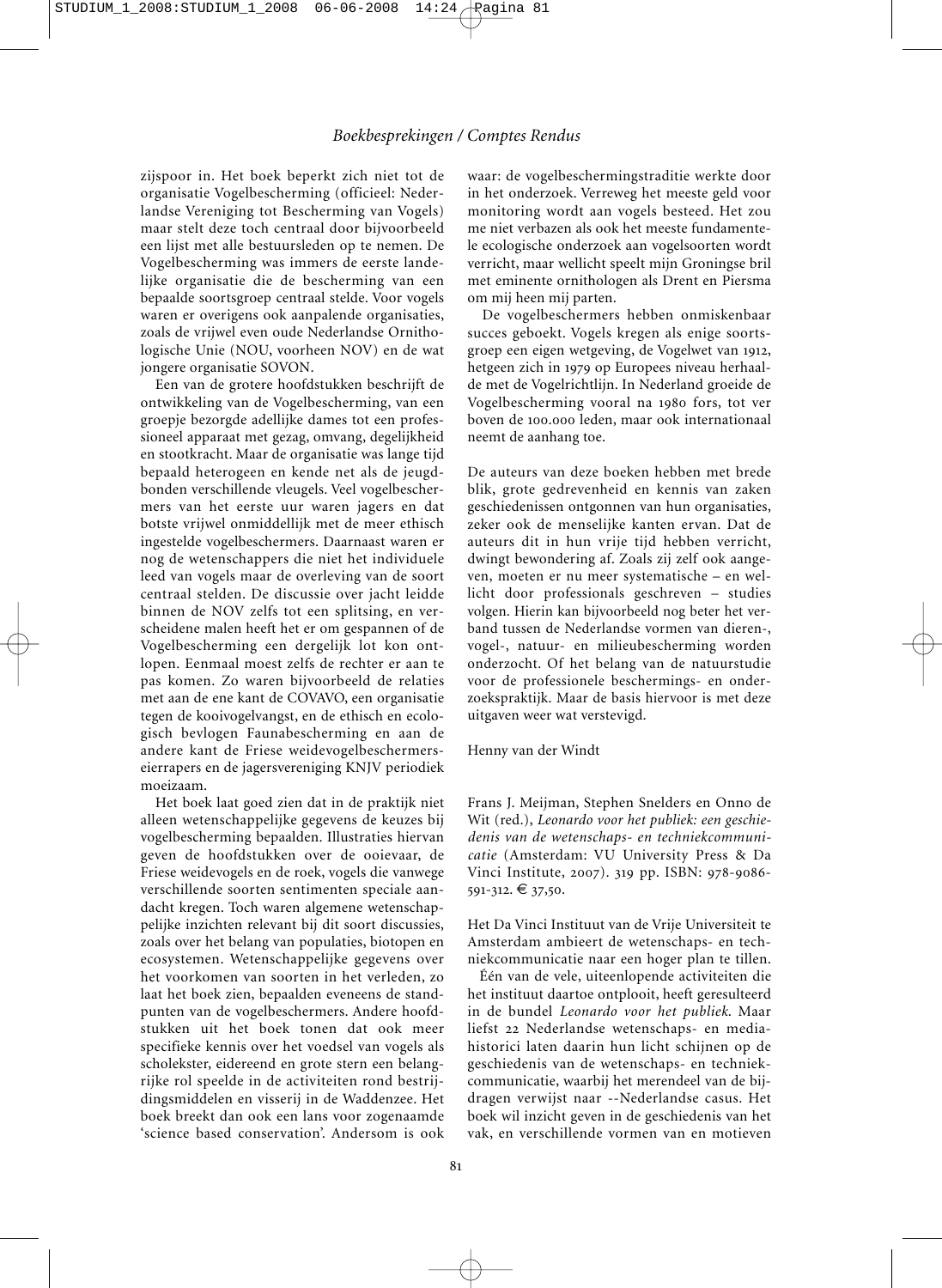achter de wetenschaps- en techniekcommunicatie be lichten. Een bijkomend doel van de bundel is de invloed en effecten van verschillende media na te gaan.

Ook deze bundel is geen uitzondering op de algemene regel: Het aantrekkelijke ligt in de verscheidenheid van de bijdragen, de zwakte in de coherentie. Wat mij betreft hadden de redacteuren de lezer iets meer mogen helpen. De inleiding beslaat nu slechts acht pagina's en beperkt zich hoofdzakelijk tot het samenvatten van de verschillende stukken. Waar de bijdragen elkaar tegenspreken, bijvoorbeeld op het punt wanneer de wetenschaps- en techniekcommunicatie nu eigenlijk een aanvang neemt (uiteraard een precair thema), volstaat de redactie met de verschillende standpunten naast elkaar te zetten, en gaat ze niet op zoek naar een verklaring voor de uiteenlopende conclusies. Ook een concluderend hoofdstuk van de redactie ontbreekt, evenals één leidende vraagstelling. Het boek beoogt een geschiedenis te geven van de wetenschaps- en techniekcommunicatie, in eerste instantie om de misvatting te bestrijden dat de wetenschaps- en techniekcommunicatie een heel recente uitvinding is. In die missie is de bundel geslaagd. Die inzet wordt ook weerspiegeld in de structuur van het boek. Na de inleiding volgen zes bijdragen gewijd aan de vroegmoderne tijd. Dan komen tien artikelen die de negentiende en twintigste eeuw bestrijken. De historische opbouw van het menu wordt bij de kaas en het dessert verlaten. Het vierde deel, dat twee bijdragen telt, behandelt de 'Wetenschaps- en techniekcommunicatie en de schone kunsten'. Het vijfde deel, met vier bijdragen, bevat 'Bespiegelingen', wat echter eigenstandige bijdragen blijken te zijn, die niet reflecteren op de voorafgaande artikelen.

Voor wie is de bundel bedoeld en voor wie is hij interessant? *Leonardo voor het publiek* heeft de diverse doelgroep op het oog die met wetenschaps- en techniekcommunicatie van doen heeft. Sommige bijdragen richten zich tot de actieve wetenschapsjournalisten. Meer aandacht voor de geschiedenis, en met name de zogenaamde mislukkingen en aberraties van de geschiedenis, zo betogen onder anderen Hans van Maanen en Wouter Hanegraaff, zou de wetenschapscommunicatie verrijken. Hub Zwart adresseert (impliciet) een gehoor van professionele wetenschappers door de noodzakelijke selectiviteit in de berichtgeving over wetenschap en techniek te thematiseren. Geert Somsens bijdrage over de (veelal verborgen) politieke boodschap in de

wetenschaps- en techniekcommunicatie is vooral voor de afnemer van populaire stukjes over wetenschap van belang. Somsens artikel maakt potentiële lezers en kijkers alert op de politiek die achter ogenschijnlijk neutrale berichtgeving schuil gaat. Maar de meeste auteurs trekken geen conclusies voor een specifieke doelgroep, maar geven een beeld van de wetenschaps- en techniekcommunicatie voor het tijdperk of de casus die zij behandelen. De waardering voor deze stukken zal waarschijnlijk sterk afhangen van de voorkennis van de lezer. Wie op zoek is naar een historische schets van de vele facetten die aan wetenschaps- en techniekcommunicatie raken, zal veel van zijn gading vinden. Maar de artikelen die gebaseerd zijn op oorspronkelijk, nog niet eerder gepubliceerd onderzoek zijn ver in de minderheid. Voor de academisch ingevoerde lezer zijn met name die stukken de moeite waard die een casus meer in detail behandelen. Dick van Lentes analyse van de kernfysica in *Panorama* tussen 1946-1960 en Hubertien Hermans en Frans J. Meijmans stuk over veiligheidscommunicatie via musea en affiches in het interbellum sprongen er wat mij betreft in positieve zin uit. Is het toeval dat deze artikelen de meeste pagina's tellen? Het artikel 'Veiligheid in het vizier' van de onlangs, veel te jong, overleden Hubertien Her mans zal ons haar blijvend doen herinneren.

Wetenschapscommunicatie bemiddelt tussen diverse doelgroepen, en maakt daarbij gebruik van media. De meeste auteurs in *Leonardo voor het publiek* hanteren een contextueel analysemodel, waarbij weliswaar de eigen dynamiek van media wordt erkend, maar waarbij de context en de actoren uiteindelijk deze media vormgeven. Zodoende ontstaat een complexe interactie tussen wetenschappers, leken, bemiddelaars en media. Twee bijdragen nemen een wat andere positie in. Arjen Mulder treedt in het voetspoor van Marshall McLuhan; voor hem genereren de media zelf maatschappelijke dynamiek. Hub Zwart stelt zich op het standpunt dat een diepe epistemologische kloof wetenschap en leek scheidt. José van Dijck vertegenwoordigt wat dat betreft het andere uiterste van het spectrum. Zij betoogt dat de animatietechnieken in *Walking with Dinosaurs* (1999) niet alleen het doel van de popularisering van paleontologische kennis dienden, maar ook hebben bijgedragen aan de formulering van nieuwe wetenschappelijke hypothesen, en de weerlegging van bestaande. Dat is het meest uitdagende standpunt dat in deze bundel wordt uitgedragen. Ook hier zal het geen toeval zijn dat Van Dijcks voorbeeld op de achterflap van het